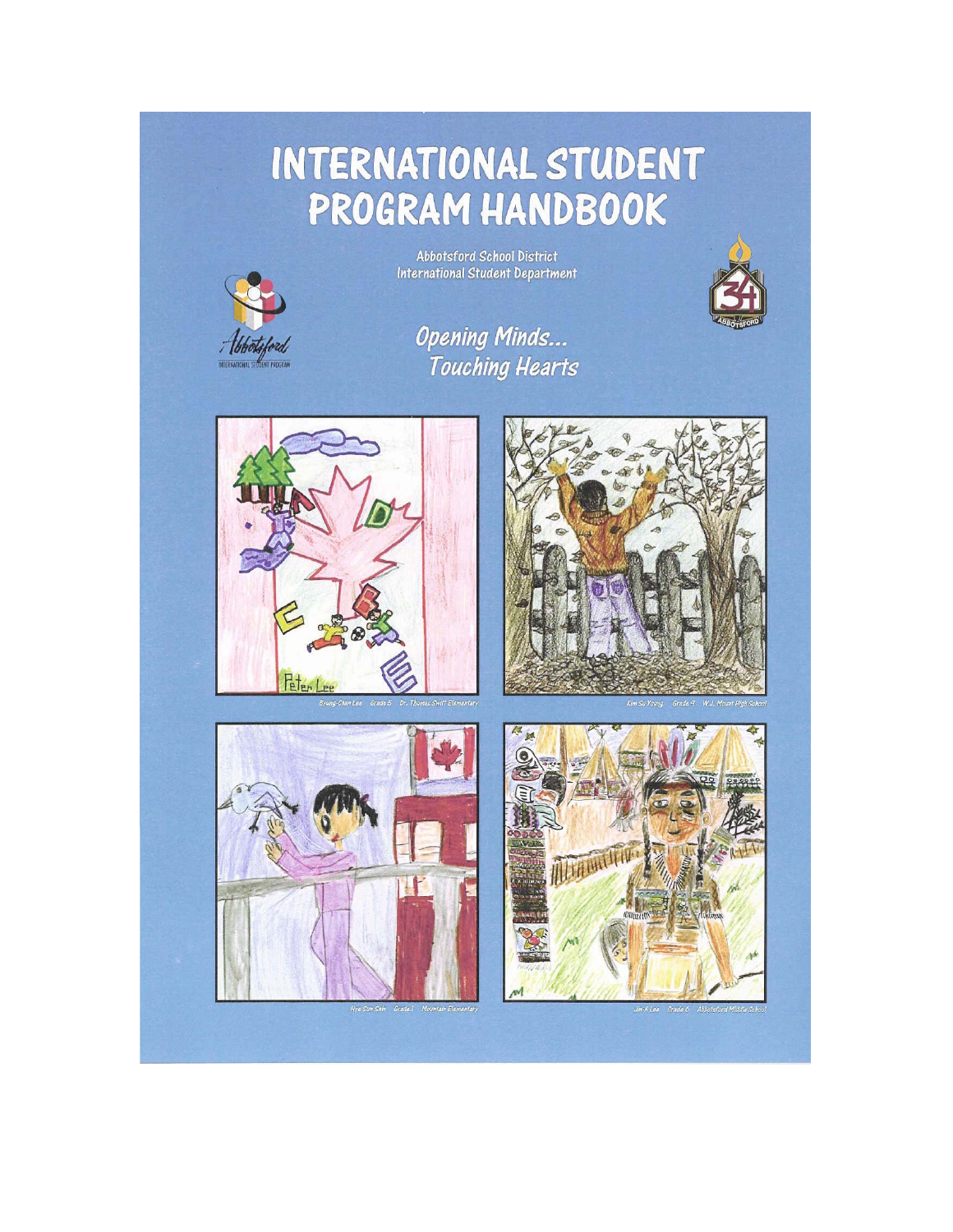# **WELCOME TO THE ABBOTSFORD SCHOOL DISTRICT INTERNATIONAL PROGAMS: KINDERGARTEN TO GRADE 12**

*ENGLISH VERSION* 

**HANDBOOK FOR INTERNATIONAL STUDENTS,** 

**PARENTS and HOMESTAY FAMILIES** 

Abbotsford School District No. 34 – International Programs - 4<sup>th</sup> Edition, August 2007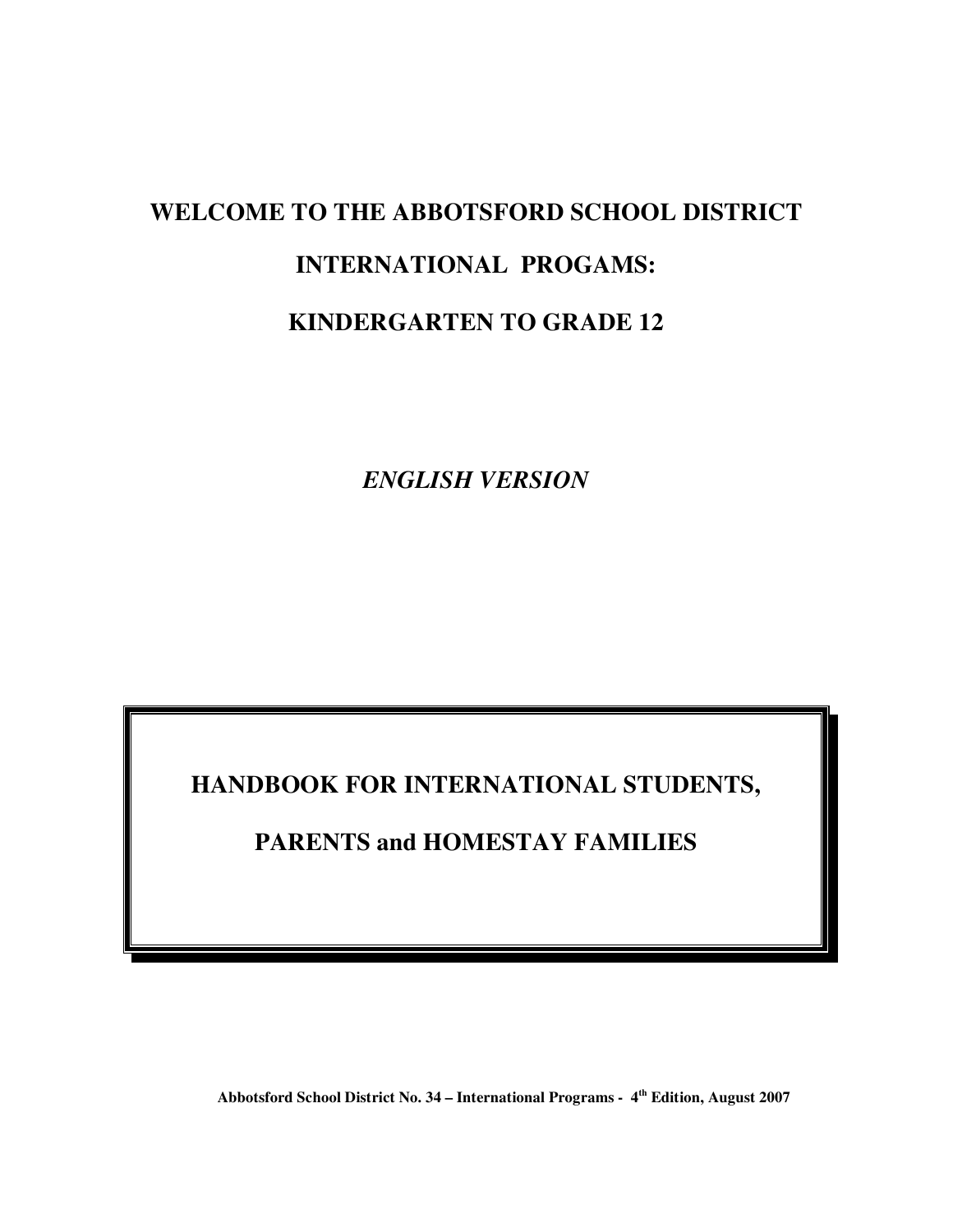# Expanding my language

enriches my life.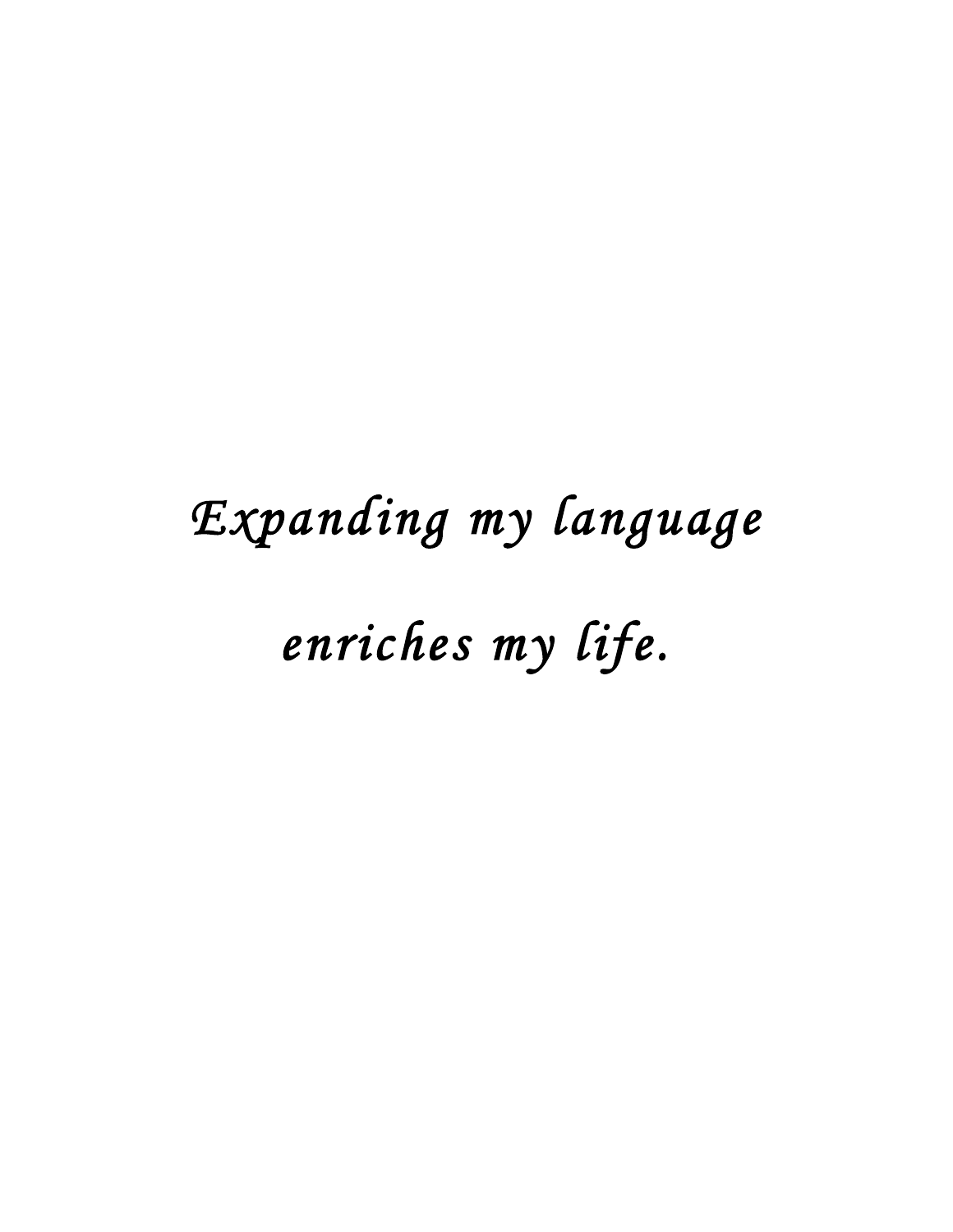# **TABLE OF CONTENTS**

|                  | <b>Title</b>                                                                                                                         | Page      |
|------------------|--------------------------------------------------------------------------------------------------------------------------------------|-----------|
| 1.               |                                                                                                                                      | Page 1    |
| 2.               |                                                                                                                                      | Page $3$  |
| 3.               | Student Authorization Renewal                                                                                                        | Page $3$  |
| $\overline{4}$ . |                                                                                                                                      | Page $4$  |
| 5.               | Program Rules and Policies Program Rules and Policies                                                                                |           |
|                  | <b>Refund Policy</b>                                                                                                                 |           |
|                  | <b>Homestay Policy</b>                                                                                                               |           |
|                  | Drugs                                                                                                                                |           |
|                  | Traveling                                                                                                                            |           |
|                  | Smoking                                                                                                                              |           |
|                  | Drinking                                                                                                                             |           |
|                  | Learning to Drive                                                                                                                    |           |
| 6.               |                                                                                                                                      | Page $7$  |
| 7.               |                                                                                                                                      | Page $9$  |
| 8.               | School Life<br><u> 1989 - Johann Harry Harry Harry Harry Harry Harry Harry Harry Harry Harry Harry Harry Harry Harry Harry Harry</u> | Page 10   |
|                  | <b>Abbotsford Schools</b>                                                                                                            |           |
|                  | Parent Advisory Council                                                                                                              |           |
|                  | <b>Parent Volunteers</b>                                                                                                             |           |
|                  | Attendance                                                                                                                           |           |
|                  | <b>Communicating Your Concerns</b>                                                                                                   |           |
|                  | <b>Emergency Closure of Schools</b>                                                                                                  |           |
|                  | <b>Emergency Procedures</b>                                                                                                          |           |
|                  | <b>Reporting on Student Progress</b>                                                                                                 |           |
|                  | <b>Additional Student Fees</b>                                                                                                       |           |
|                  | <b>Textbooks</b>                                                                                                                     |           |
| 9.               |                                                                                                                                      |           |
| 10.              | Secondary School<br><u>Secondary School</u>                                                                                          | Page 14   |
|                  | Academic Life                                                                                                                        |           |
|                  | <b>Planning Your Courses</b>                                                                                                         |           |
|                  | <b>Your School Counselor</b>                                                                                                         |           |
|                  | Peer Tutor                                                                                                                           |           |
|                  | <b>Extra-Curricular Activities</b>                                                                                                   |           |
|                  | <b>Bus Passes</b>                                                                                                                    |           |
|                  | Grades                                                                                                                               |           |
| 11.              |                                                                                                                                      | Page 16   |
| 12.              |                                                                                                                                      | Page 19   |
| 13.              |                                                                                                                                      | Page $20$ |
| 14.              | Home-stay Program                                                                                                                    | Page $23$ |
|                  | <b>Host Family Guidelines</b>                                                                                                        |           |
|                  | Homestay Family Responsibilities                                                                                                     |           |
|                  | <b>Homestay Student Guidelines</b>                                                                                                   |           |
|                  | Homestay Student Responsibilities                                                                                                    |           |
|                  |                                                                                                                                      |           |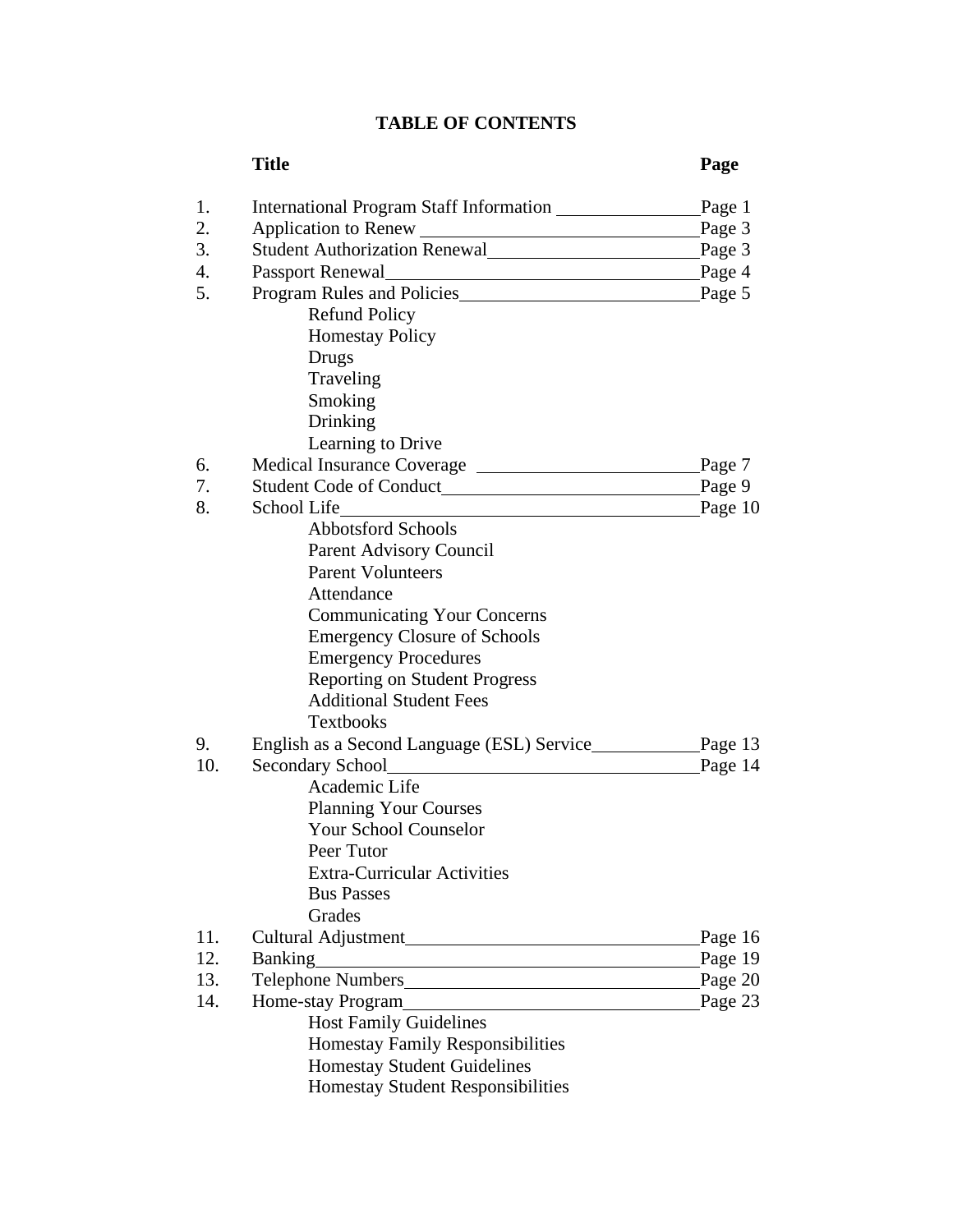Moving Homestay Placement Fee Homestay Rent and Damage Deposit Summer Vacation Host Parent Travel Outings and Vacations Computer and Telephone Usage Healthy Time Management **Curfew** Sleeping over at a friends house Household Chores City Bus Transportation Visiting Parents Paid Job While in Canada Babysitting Bank Accounts Money Receipts House Keys Bedroom Door Lock Laundry Bathroom ID Wallet Card Home Insurance Policy Insurance for Personal Belongings Asking for Help When does student isolation require additional attention from district staff ? When a student leave Fun Activity Ideas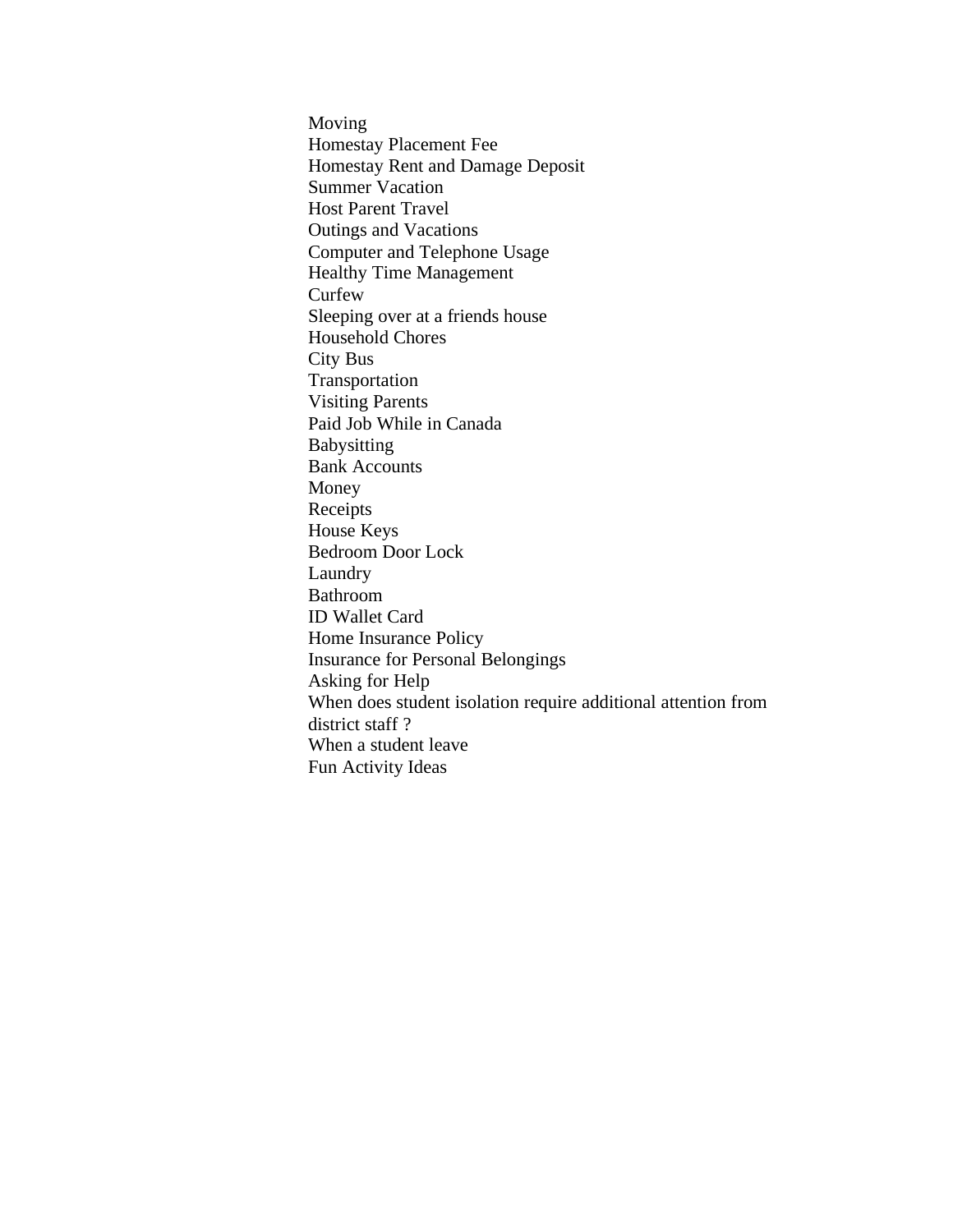# **1. INTERNATIONAL PROGRAMS**

Welcome to our International Program and the community of Abbotsford. Congratulations on your acceptance into our program! This handbook contains information on the most commonly asked questions that new international students have, especially in the first few weeks of your arrival. Keep this as a resource for the future.

#### **What We Believe**

We are proud leaders in our holistic approach because we care, respect, and feel a responsibility for the experiences our students, parents, agents, and community have in our district.

We uphold the highest integrity in providing guidance and support in understanding cultural, educational, societal, and familial differences.

Our success is dependent on unique partnerships within a complex international environment.

Through openness and communication, we foster life-changing experiences leading to a critical and compassionate world-view locally, nationally, and internationally.

#### **International Program Staff**

Marcy Criner, District Principal of International Programs and ESL

Kathy O'Hare, Program Administrator

Elizabeth Cho-Frede, Program Coordinator

Kimberley Skinner, Homestay Recruiter

#### **Program Assistants**

Henriette Young

Jocelyne Seguin Email: jocelyne\_seguin@sd34.bc.ca Phone: 604-851-4585 Fax: 604-504-7629

#### **International Assistants**

International Assistants (IAs) help international students integrate into the school community. They facilitate communication between the families, homestay parents, and the schools to ensure clear understanding of expectations, events and issues. They also assist students with renewal documentation. Each International Assistant is responsible for specific schools. Your International Assistant will meet you at orientation and provide you with their business card, pager number and work hours. International Assistants do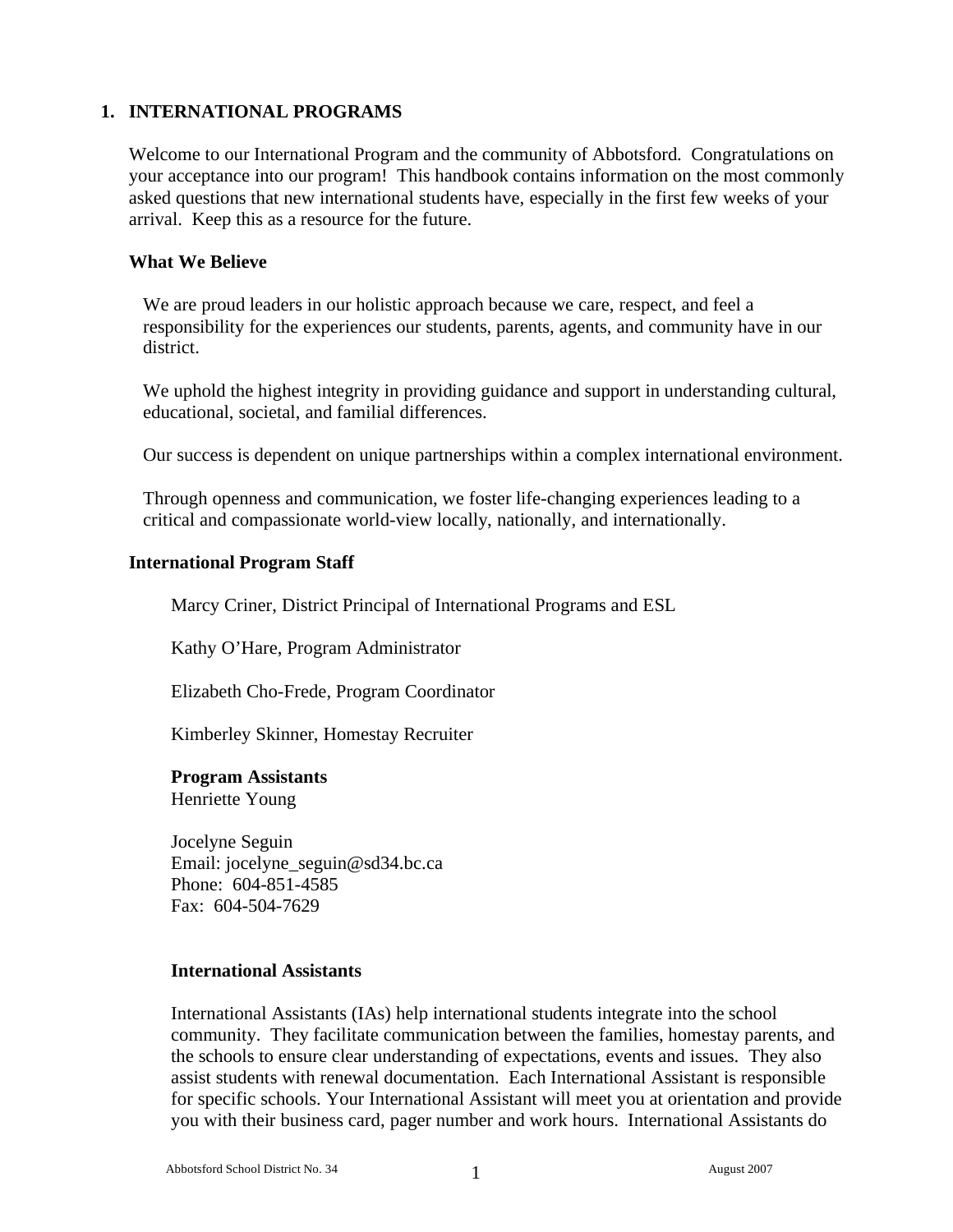not work on the weekend or outside of their working hours. The followings are the main elements of their duties.

| Intake responsibilities:               | Attend meetings called by:           |
|----------------------------------------|--------------------------------------|
| <b>Centralized orientations</b>        | IP staff                             |
| Individualized orientations            | School principals                    |
| School based orientations              |                                      |
| Documentation monitoring:              | Home-country responsibilities:       |
| <b>Student information sheets</b>      | At supervisor request, phone parents |
| <b>Study Permit renewal</b>            | regarding issues of significance     |
| Passport renewal                       | Prepare school reports for mailing   |
| Renewal application forms<br>$\bullet$ |                                      |
| <b>Bi-monthly Student Homestay</b>     |                                      |
| Survey                                 |                                      |
| Homestay application and homestay      |                                      |
| move request form                      |                                      |
| Online student exit survey             |                                      |
| Online local parent survey             |                                      |
| Participate in:                        | Maintain regular contact with:       |
| Training sessions for IAs              | Students & schools                   |
| Some parent-teacher interviews         | Homestay parents                     |
| Field trips, when appropriate and      |                                      |
| with supervisor's permission           |                                      |
| Report and maintain records of:        | Monitor:                             |
| Intake English assessment scores       | Student attendance                   |
| Student/teacher contact                | Student illness                      |
| Weekly Reports to supervisor           | Student progress (academic, social,  |
| IA student notes                       | home)                                |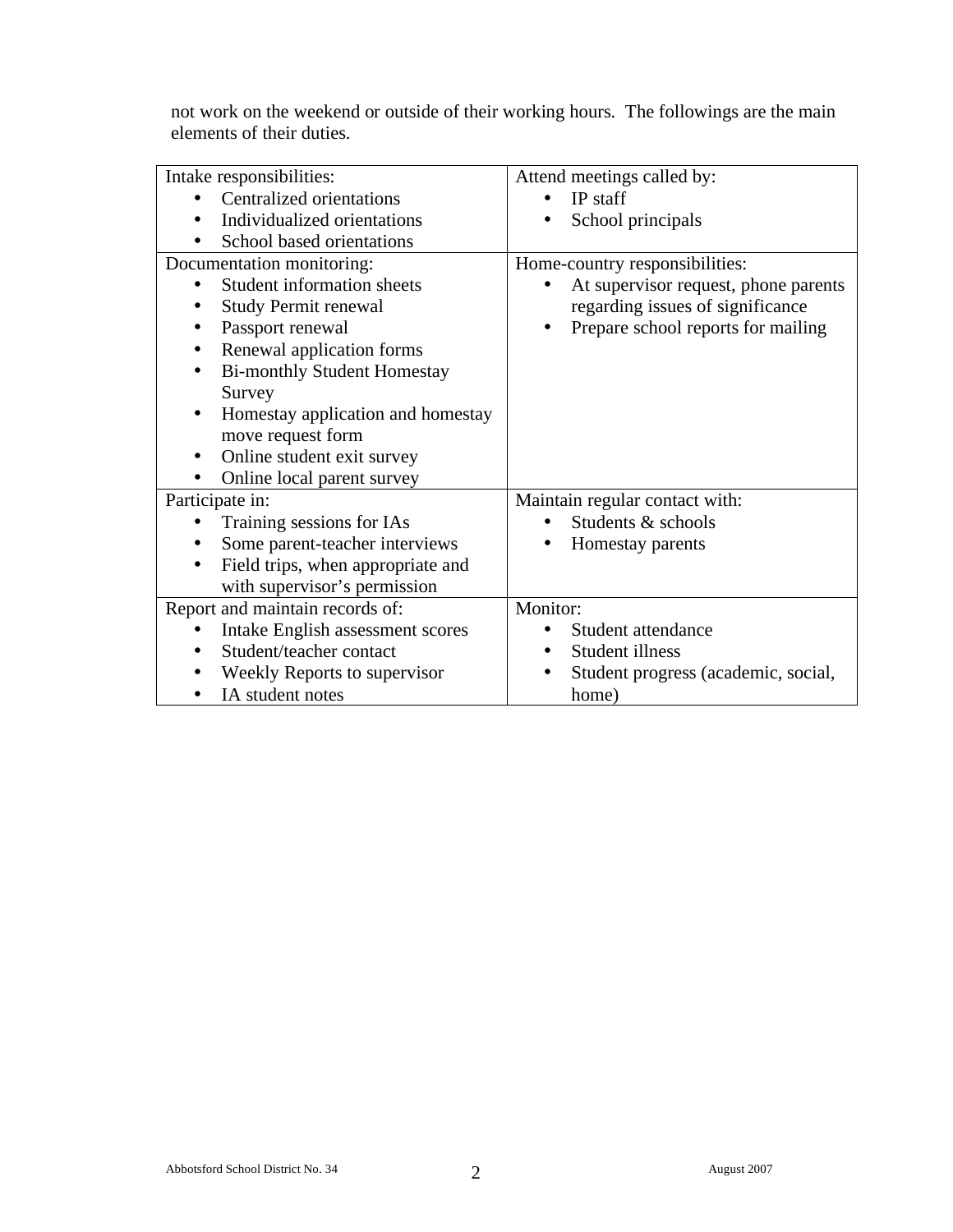# **2. APPLICATION TO RENEW**

# **March**

Every year, students must reapply to attend school. Renewal Application Forms are given to the International Assistants who will schedule appointments with each student. The form must be filled in even if students do not plan to return to our program the next year.

It is very important that all the information is double-checked, especially your parents' contact information in your home country (address, home phone number and fax number.)

If you want to transfer to a different school, please be aware that the request must be from your parent. The request detailing the reasons for the transfer needs to be attached to the renewal form. The request is reviewed by the International Program's Review Committee, which makes the final decision.

Please understand that the committee bases its decision on the student's needs, not the parent's.

Closing date for transfer requests is April  $4<sup>th</sup>$ . No transfers will be made beyond this date.

#### **April**

A letter will be sent to your parents, your host family here in Abbotsford, and one to you, which states that full payment of fees is due by June 1st. If we have not received payment by June 1st, we cannot guarantee school placement. We do not accept partial payments (installments).

**International Students may only apply for either a full academic year, or half academic year.** 

# **3. STUDENT AUTHORIZATION RENEWAL (VISA)**

A package will be given to your International Assistant (IA) 8 weeks prior to the expiration date on your present student authorization. Instructions will be in the package and the IA will help you through the process. If you have any questions, or need assistance in completing the package, you can call the office and we will help you as well.

When you have completed the application and followed all the steps, your IA will bring it to the International Programs Office.

Please ensure the package is complete and includes a copy of your passport, student visa and a bank statement. We will check the information to ensure it is correct, and add the letter of attendance. We mail the package from our office. Please note that it takes approximately six weeks for your visa to be processed and returned.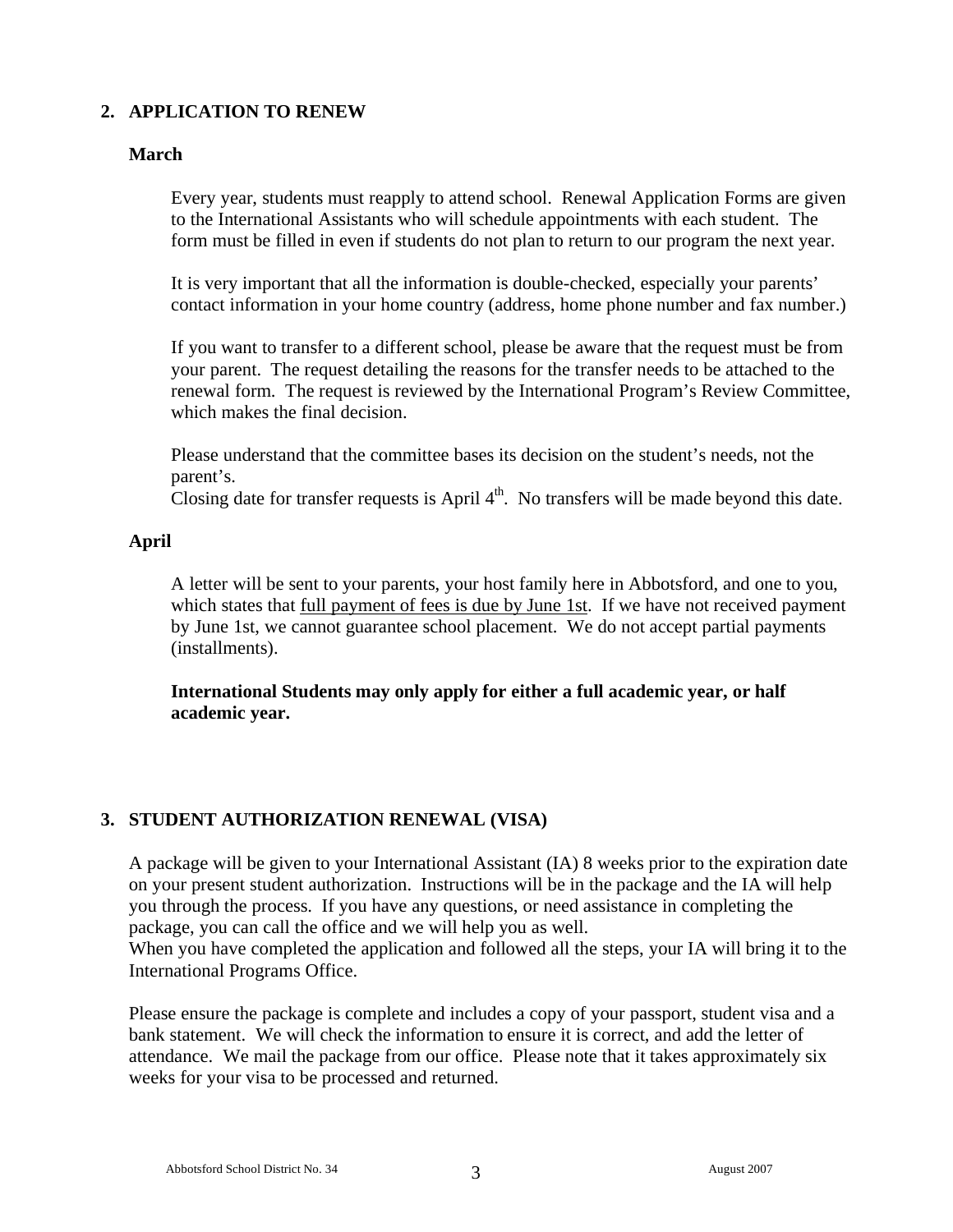**Please note: If you plan to go home for the summer, it is IMPORTANT that you make sure your student visa is still valid at the time of your return to Canada. If not, contact your IA prior to departure.** 

#### **4. PASSPORT RENEWAL**

Please be aware of your passport expiry date. To renew your passport you need to contact the Consulate of your home country. Phone numbers for Consulates can be found in the blue pages of the telephone book. Here are a few:

#### **Consulates**

| Korea         | 1600-1090 West Georgia Street, Vancouver, BC V6E 3V7<br>Phone: (604) 681-9581, Fax: (604) 683-1682, 681-4864  |
|---------------|---------------------------------------------------------------------------------------------------------------|
| China         | 3380 Granville Street, Vancouver, BC<br>Phone: (604) 734-7492                                                 |
| Taiwan        | Taipei Economic & Cultural office<br>2008-925 West Georgia St. Vancouver, BC V6C 3L2<br>Phone: (604)-689-4111 |
| Japan         | 800-1177 West Hastings Street, Vancouver, BC V6E 2K9<br>Phone: (604) 684-5868, Fax: (604) 684-6939            |
| <b>Brazil</b> | 77 Bloor Street West, Suite 1109, Toronto, ON M5S 1M2<br>Phone: 416-922-2503, Fax: 416-922-1832               |
| Germany       | 704-999 Canada Place (World Trade Centre), Vancouver, BC V6C 3E1<br>Phone: 604-684-8377, Fax: 604-684-8334    |
| Thailand      | 1040 Burrard Street, Vancouver, BC V6Z 2R9<br>Phone: (604) 687-1143, Fax: (604) 687-4434                      |
| Mexico        | 710-1177 West Hastings Street, Vancouver, BC V6E 2K3<br>Phone: 604-684-1859, 684-3547, Fax: 604-684-2485      |

Passport renewals require a letter of attendance that is issued from the International Program. Please talk with your International Assistant who will contact the office and ensure the letter of attendance is done. When you receive your new passport please send a photocopy of the first page with your picture on it and the new expiry date, to our office.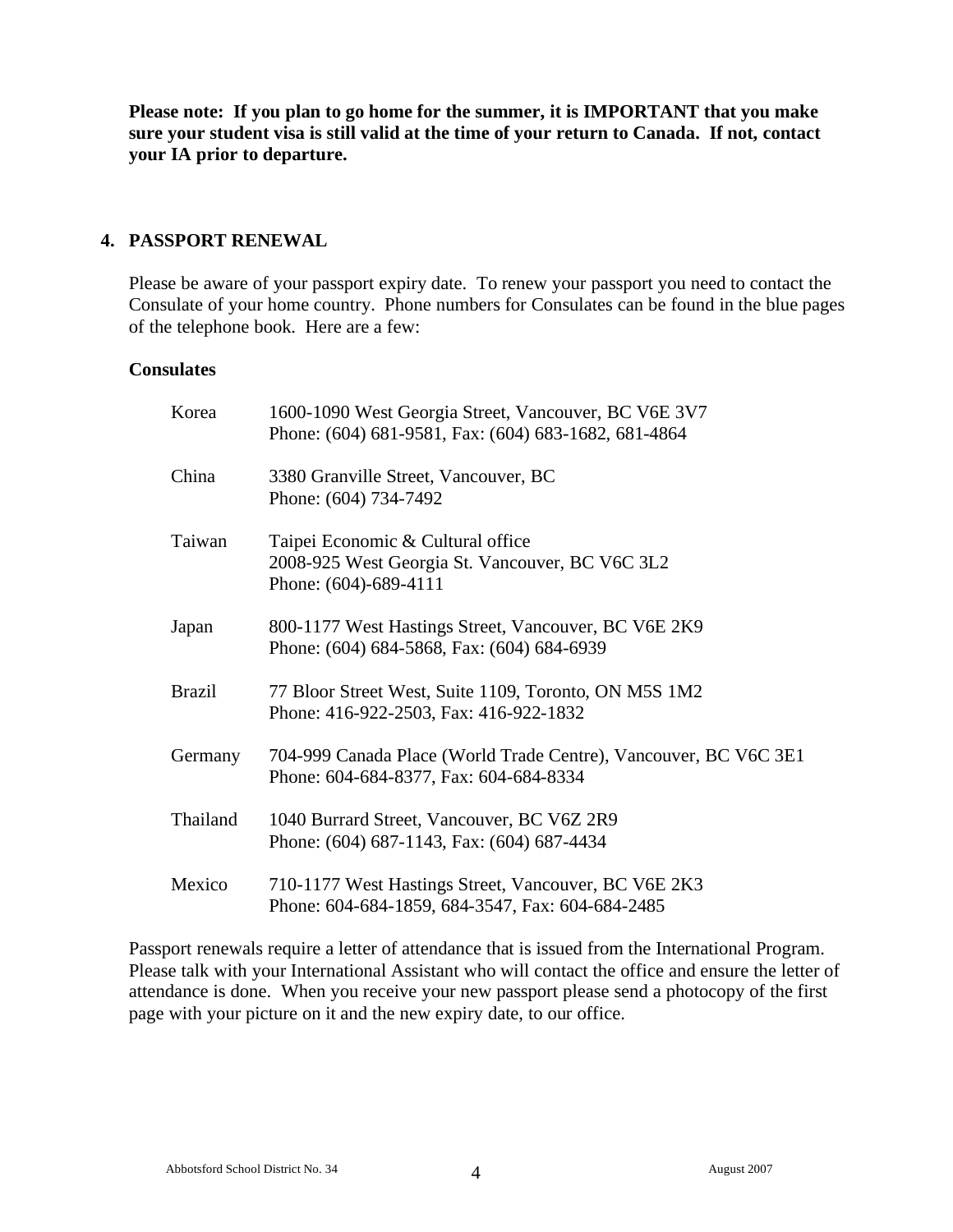# **5. PROGRAM RULES AND POLICIES**

#### **Refund Policy**

In the event that a student does not come to Canada or decide not to attend or to leave the International Program for personal reasons, only a portion of the paid tuition fee will be refunded. In all cases, the application fee will be retained to cover administrative expenses. The following refund policy will apply for each student:

- Full refund (less application fee) if the Study Permit Authorization is not approved by **Immigration Canada** and supporting documentation of this rejection is supplied (student must provide a letter of rejection from High Commission).
- 2/3 of the tuition fee will be refunded to the student who withdraws prior to the commencement of program.
- 1/2 of the tuition fee will be refunded to the student who withdraws within first month of studies.

#### **No refund will be granted:**

- For whatever reason, if the student withdraws after 30 days of participation in the program.
- If the student who is found to be in violation of the Program Participation Agreement and asked to withdraw from the program.
- As the result of the School District being unable to provide education due to causes beyond its control.
- To a student who receives Landed Immigration status during the year (October-June).

#### **School District No. 34 Homestay Policy**

All students who are **under the age of 12** follow these guidelines:

- A parent must accompany the child, reside full-time in Abbotsford, and provide care and custodianship for their child. If the parent(s) must leave Abbotsford (i.e. return to home country) while the child is enrolled in the international program, the child must go with them.
- If requested, the District will permit students under the age of 12 to reside with a direct relative. We define direct relative to mean that the parent(s) are related to the individual by bloodline or by marriage. If the child is to be cared for by a relative as defined above then the parent(s) and the relative must provide the School District with a letter of verification that has been notarized by a lawyer stating that the relationship is in compliance with this policy.

All students who are **12 years of age and older** follow these guidelines:

- The student is not permitted to live independently while enrolled in our program.
- Students must live in a homestay, which has been approved by the School District.
- If the student is living with a parent, the parent must not leave Abbotsford while their child is enrolled in our program. If the parent must leave Abbotsford then they are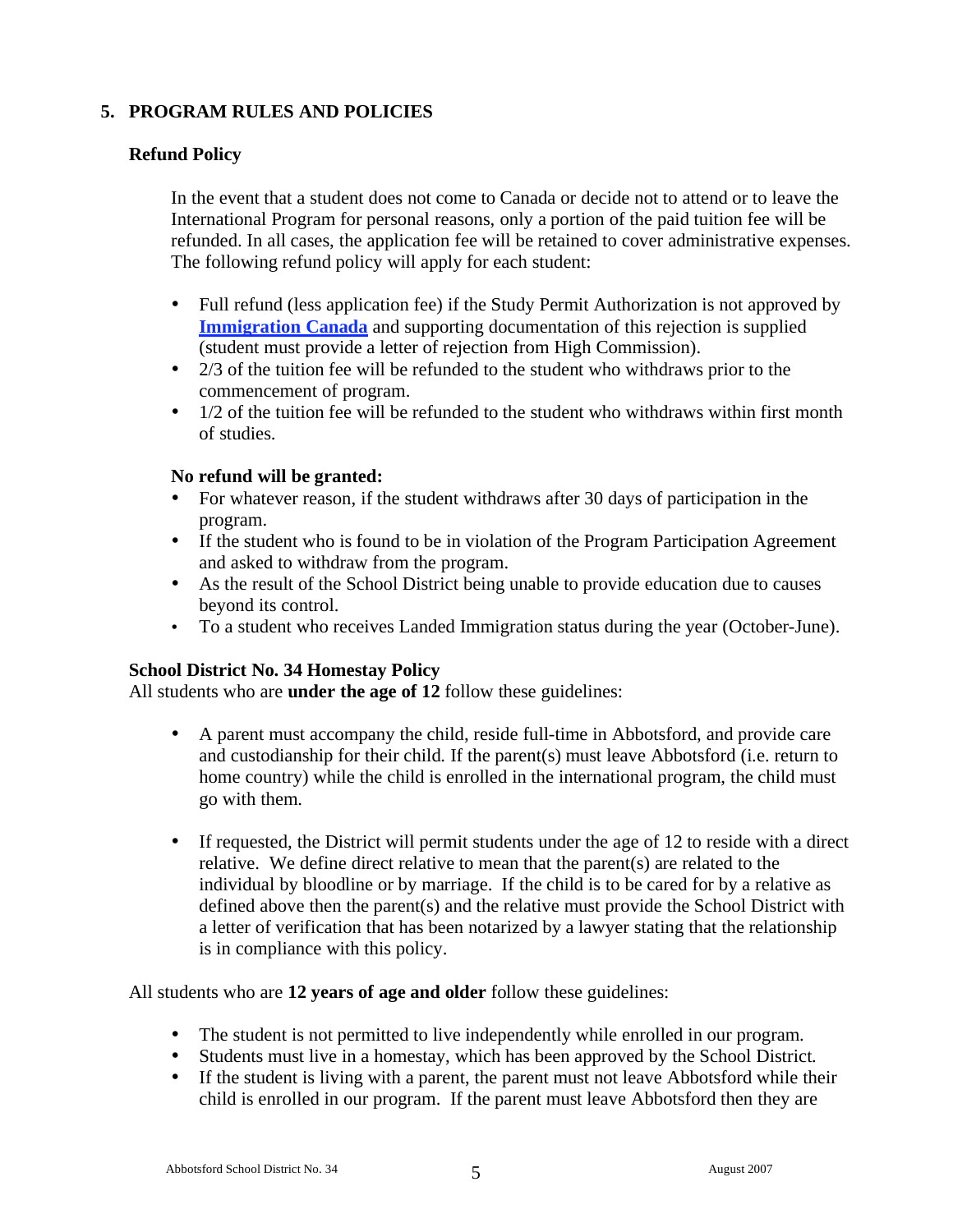required to make the necessary homestay arrangements to cover for their absence and notify us of these changes.

**Note**: Failure to follow this policy may result in the student's removal from the International Program.

#### **Drugs**

Possession of drugs is illegal. The penalties are severe if you are convicted of an offence, such as jail and deportation. Involvement with illegal drugs is grounds for immediate dismissal by the Abbotsford School District.

#### **Traveling**

Travel outside of the city of Abbotsford must be authorized by the host family and your natural parent(s). The International Program is the final authority on any overnight travel outside the city of Abbotsford.

#### **Smoking**

Smoking rules in the community, at school, and in the homestay must be followed. In Canada, the legal age to smoke is 19 years of age. A store clerk may ask you for proper identification if purchasing cigarettes.

#### **Drinking**

- a) Laws about alcohol in British Columbia are the strictest in North America.
- b) The legal drinking age is 19 years and over.
- c) Driving under the influence of alcohol is a criminal offense. This can result in deportation. It is also grounds for immediate dismissal from the Abbotsford International Program.
- d) If you are asked to get into a vehicle driven by someone who has been drinking JUST SAY NO! This is very dangerous!
- e) If you are in a vehicle with open liquor, or if you are walking with open liquor, or if you are with people drinking in a public place, you may also be charged by the police.
- f) If you are 19 years or over and give alcohol to someone under the age of 19, you are committing a criminal offence.

#### **Learning to Drive**

The Abbotsford School Board does not encourage or endorse its international students to own or drive a vehicle. It is important to know that neither the Abbotsford School Board nor the host parents will be held responsible for any accidents or liabilities arising from the student owning or operating a motor vehicle.

IMPORTANT NOTICE: Seat belts are mandatory in British Columbia. EVERYONE in any vehicle must buckle up his or her seatbelt. A driver or passenger without a seatbelt can be fined up to \$200.00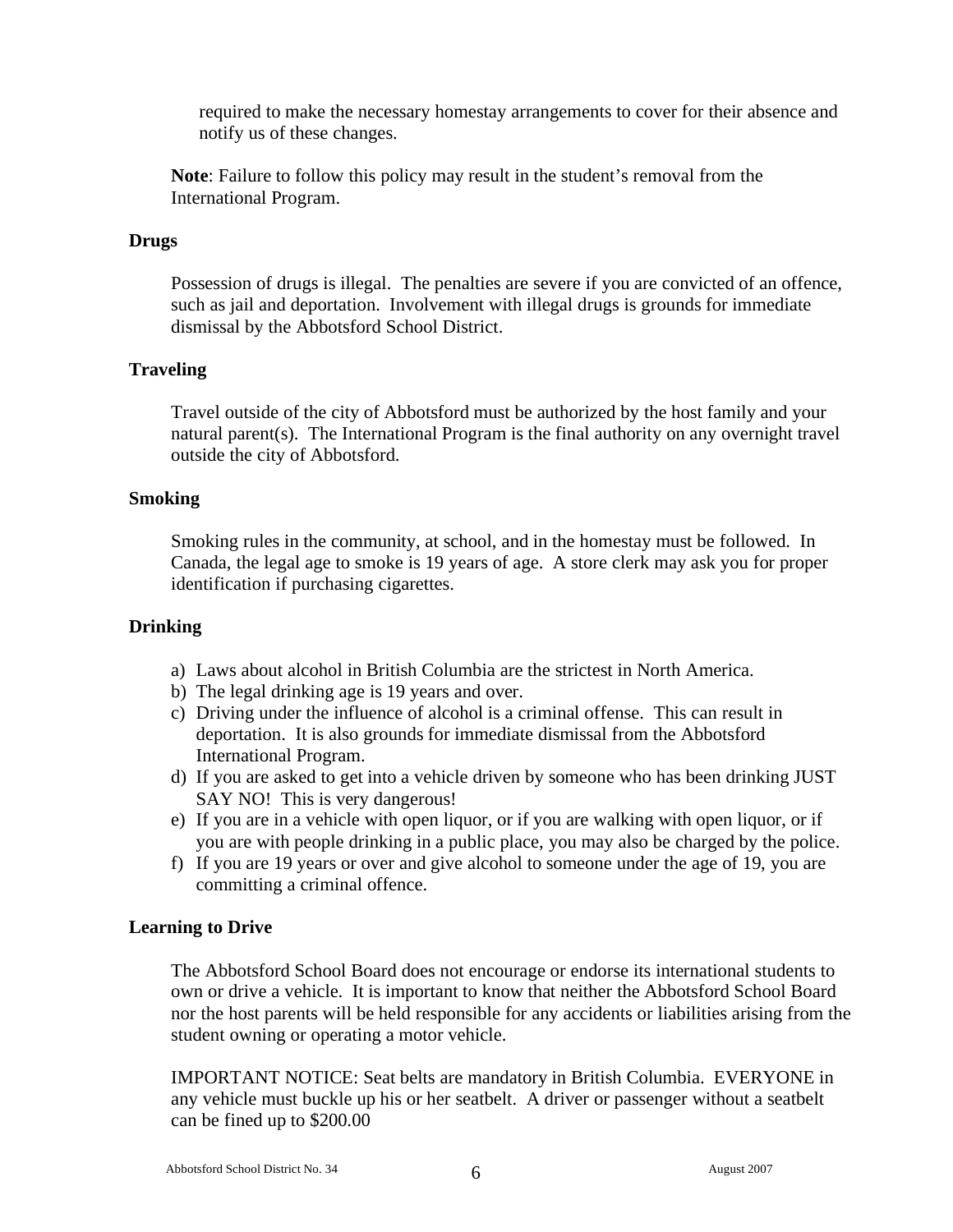# **6. MEDICAL INSURANCE COVERAGE**



ALL International Students in British Columbia must have Medical Insurance.

Your Medical Insurance is maintained through the International Program.

#### **MEDICAL COVERAGE: Two phases**

**PHASE ONE:** You will be on Private Medical Insurance for your first three months in Canada.

If you are sick or have an accident, there is a Claims Procedure as follow:

- 1) At the time of treatment, you will pay for the medical service (for example, a visit to the doctor's office).
- 2) Keep the receipt you are given at the time of the medical service.
- 3) Send a letter with the original receipts, within 30 days to:

Strategic Financial Services #500-2950 Douglas Street Victoria, B.C. V8T 4N4 Phone: 1-800-663-7603

Note: Keep a copy of your letter and a copy of your receipts. Strategic Financial Service will reimburse you by sending you a cheque in the mail.

#### **PHASE TWO**: You will be on the <u>Medical Services Plan of British Columbia</u> (MSP)

If you are sick or have an accident, you only need to present your Carecard at the time of treatment. The health care service (e.g., the doctor's office, or hospital) needs to see the number on your card. You will receive your Carecard in the mail and it can only be used by you – the person to whom it is issued. Carry your Carecard in your wallet or purse at all times. There are no receipts – this medical plan pays the health care service directly.

**Benefits Covered by MSP:** The Medical Services Plan provides the following benefits:

- a) Medically required services provided by a physician enrolled with MSP;
- b) Maternity care provided by a physician:
- c) Diagnostic services, including X-rays and laboratory services provided at approved diagnostic facilities, when ordered by a registered physician, podiatrist, dental surgeon or oral surgeon:
- d) Dental and oral surgery, when medically required to be performed in hospital \* Surgical removal of an impacted third molar (wisdom tooth) is an MSP insured service only when hospitalization is medically required, due to the extreme complexity of the extraction and where there is associated pathology. The removal of healthy wisdom teeth, even if impacted, is not a benefit:
- e) Eye Exam Medically required eye examinations only are a benefit for all MSP beneficiaries.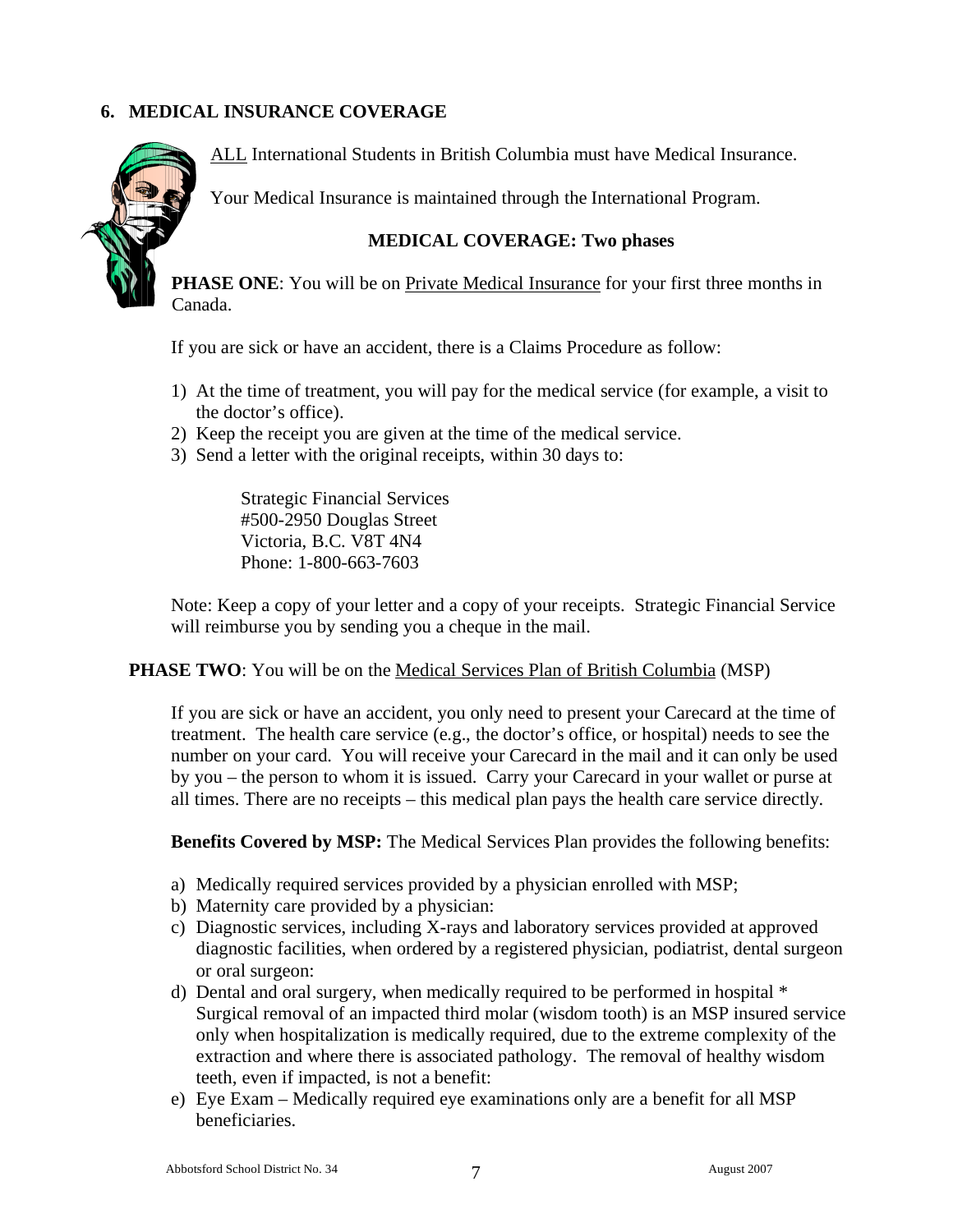**Benefits Not Covered by MSP:** The Medical Services Plan does not provide the following benefits:

- a) Services that are not deemed to be medically required, such as cosmetic surgery:
- b) Dental services, except as outlined above:
- c) Routine eye examinations for persons 19 to 64 years of age:
- d) Eyeglasses, hearing aids, and other equipment or appliances:
- e) Prescription drugs:
- f) Chiropractic, massage therapy, naturopathy, physical therapy and non-surgical podiatry services:
- g) Annual or routine examination where there is no medical requirement:
- h) Services of counselors or psychologists:
- i) Physical medical examinations, certificates or tests required for:
	- Driving a motor vehicle
	- Employment
	- Life insurance
	- School or university
	- Recreational and sporting activities
	- Immigration purpose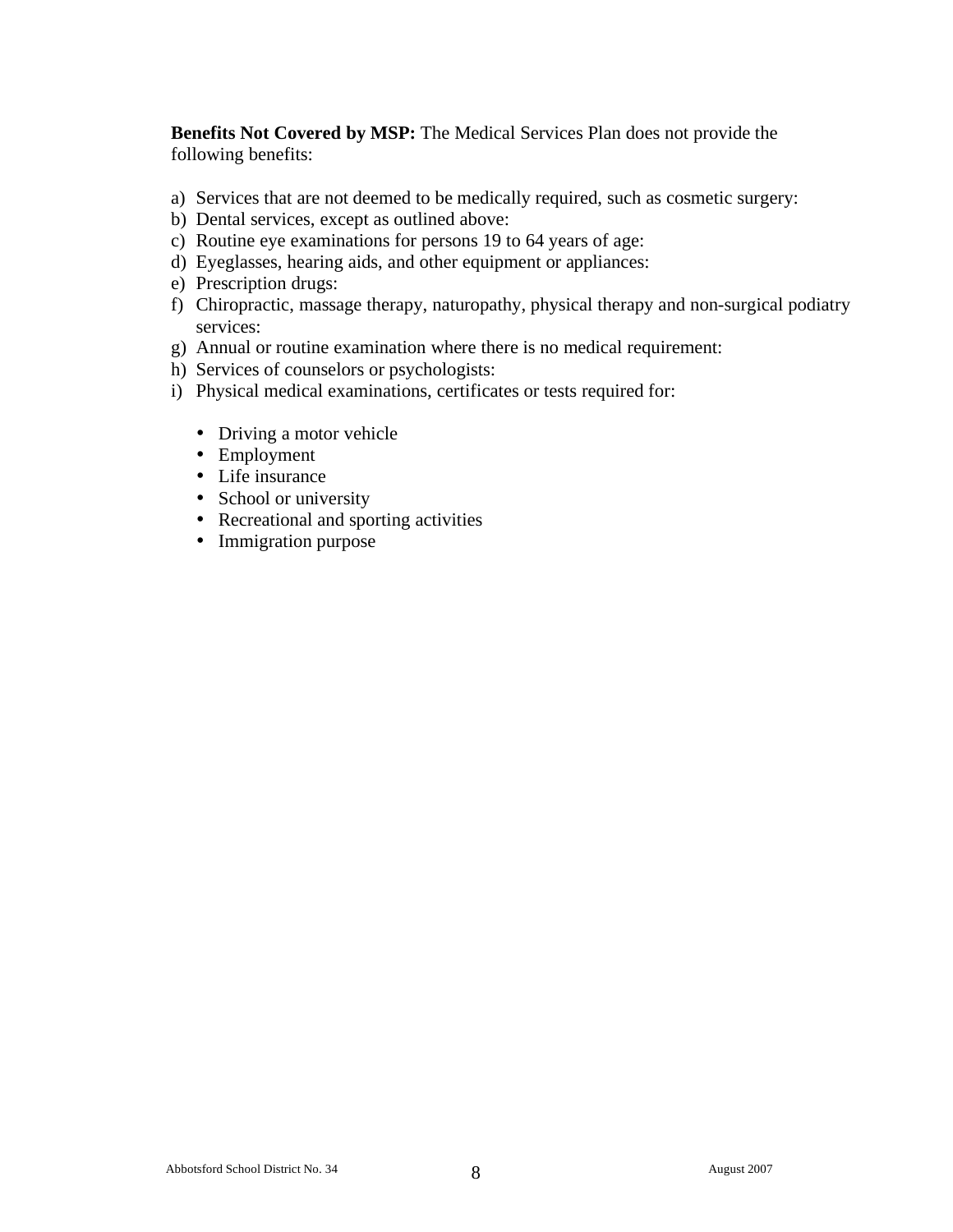# **7. ABBOTSFORD SCHOOL DISTRICT STUDENT CODE OF CONDUCT**

All students in the Abbotsford School District are expected to behave with respect for others. This is called the District Code and Conduct. That means that you and the Canadian students you meet are expected to:

| Be honest and forthright               | Attend school every day          |
|----------------------------------------|----------------------------------|
| Treat others with respect and courtesy | Be on time                       |
| Respect other people's property        | Work to the best of your ability |

The School District works actively to keep schools free of:

| Lying               | Prejudice              | Cheating     | Racism     |
|---------------------|------------------------|--------------|------------|
| Theft               | Violence               | Intimidation | Harassment |
| Weapons of any sort | All illegal substances |              |            |

Any student, whose behaviour affects a school environment or operation in a negative way, is considered to be in breach of the District Code of Conduct. Students who behave this way will receive a reprimand and may be suspended from school. In very serious cases, an international student may be asked to withdraw from the Abbotsford School District International Program. In addition, each school can provide you with their specific rules.

#### **Harassment**

The Abbotsford School Board is committed to fostering an environment within which all individuals are treated with respect and are free from harassment. Harassment or bullying is against the District Code of conduct and will be dealt with severely and quickly.

Harassment or bullying includes inappropriate remarks, jokes, taunting, comments, gestures, sexually suggestive comments or actions that create an uncomfortable or hostile environment. A bully is someone who:

- a) Uses power to hurt others or harm their possessions.
- b) Purposely scares or intimidates others.
- c) Often hurts the same person repeatedly.
- d) Is sometimes supported by other people who just watch.

#### **Complaint Procedures**

If you are being bullied or harassed you should take the following steps to try and stop the harassment or prevent if from happening again. You deserve to feel safe at school. Report all incidents to a person of authority at your school, your IA, your parent, or an adult you trust. It is important to tell your parents or homestay family of any incidents of bullying or harassment that may occur at school, at school functions, or on your way to and from school.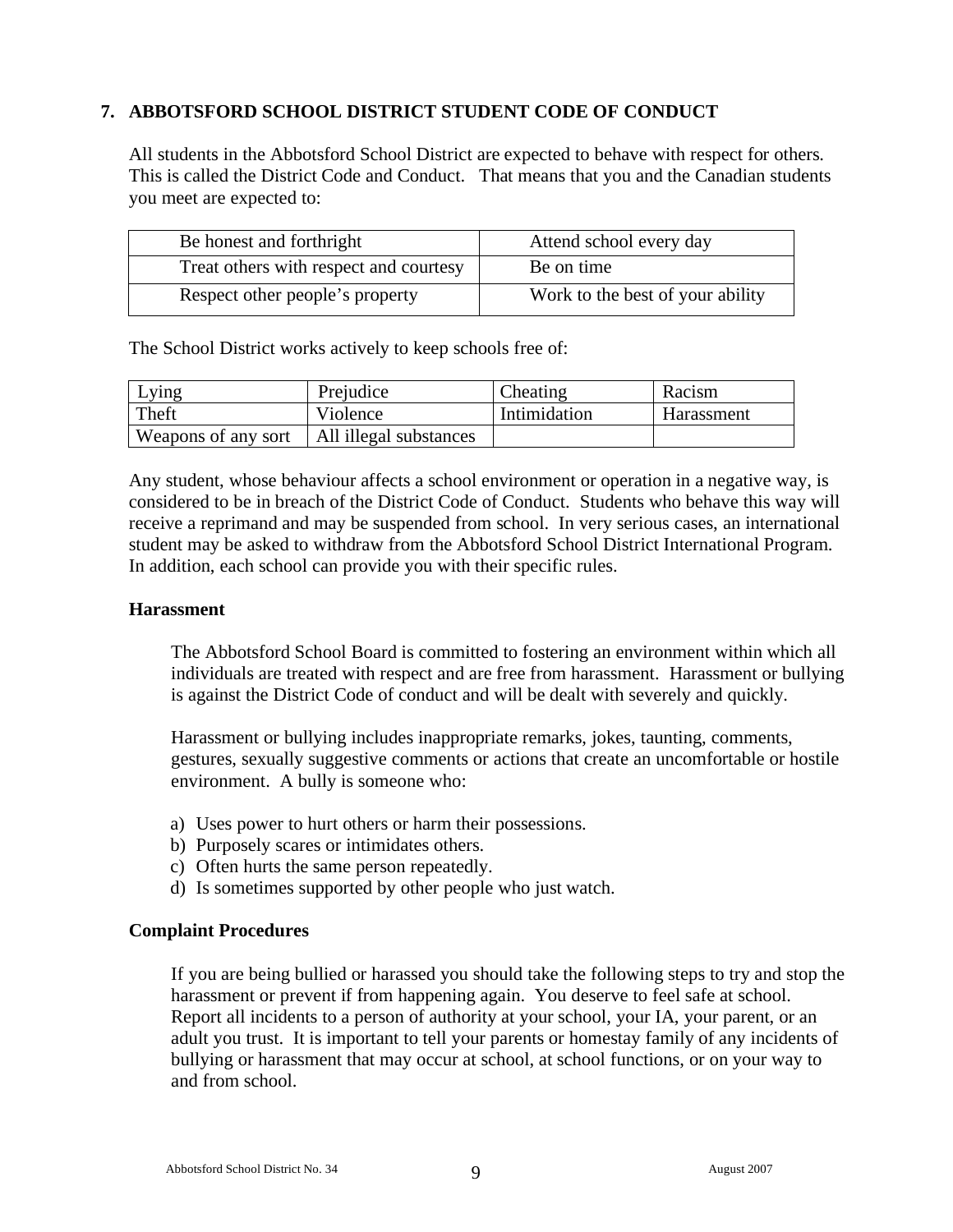If the bully or harasser is an adult from within your school, then it is important to report this immediately to your parent/host parent, your IA or an adult you trust outside of school. You and the adult should contact the Principal.

The IA assigned to your school is there to help you. If you are unable to contact any of the above, please talk with your IA at any time.

It is important to report all incidents of bullying or harassment; however, false allegations are a serious matter and can damage a person's reputation. Students are held accountable for making false allegations.

# **8. SCHOOL LIFE**

#### **Abbotsford Schools have:**

- a) A friendly school climate.
- b) An environment in which students are academically challenged.
- c) Enthusiastic staff that ensure all students reach their full potential.
- d) Small groupings so that learners develop positive relationships with peers, while at the same time maximizing learning experiences.
- e) Schools in which all students can explore, experiment, and discover through a variety of learning styles.
- f) A setting where students are guided to becoming responsible for their own behaviour.
- g) Opportunities for building partnerships between families and the community.
- h) An array of social settings appropriate for learners.
- i) A school culture that fosters the celebration of diversity while promoting tolerance and social responsibility.

Our schools advocate parents as partners in their child's learning. Home support for each child's development in emotional, physical and intellectual growth is expected. The school will do its best in providing a safe, caring and stimulating environment in which your child may grow in all of the above areas.

#### **Parent Advisory Council (PAC)**

Every school has a Parent Advisory Council whose goal is to develop an understanding of the educational process and policies in order to act as a resource center for others. By attending monthly meetings, parents can get a better idea of what is happening at schools. You can find out more about PAC at your school.

#### **Parent Volunteers**

Parents are a vital part of the educational process. Schools that have high levels of student success also show high levels of parental involvement. Our schools welcome and encourage parents to assist in school related activities. Assistance may be given in a number of ways. Just a few examples are: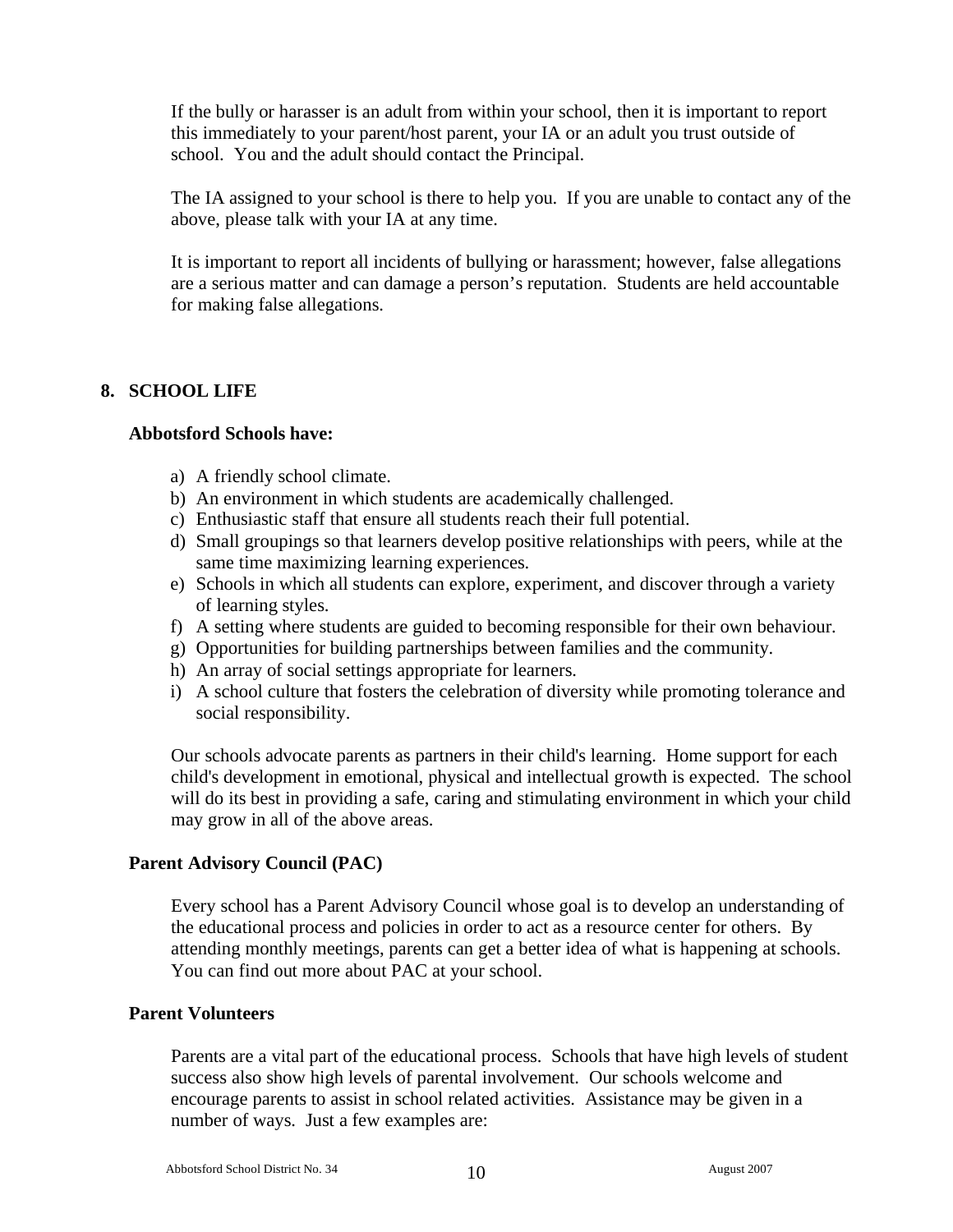- a) Demonstrations of cultural activities, e.g. art, cooking, crafts, etc
- b) Service in the library
- c) Coaching sports
- d) Classroom help
- e) Taking part in the PAC sponsored activities
- f) Helping at elementary schools on 'Hot Dog Days' and other school activities
- g) Volunteer drivers

#### **Attendance**

Parents/homestay parents are asked to notify the school, before classes begin, if their child/student is going to be absent for the day.

#### **Communicating Your Concerns**

In almost all cases, problems are most easily dealt with at the early stages. If parents have a concern it should be communicated right away to the person most directly involved with it. International students can find the process of integration into the classroom stressful. Of course it varies, but, if your child/student exhibits any signs of withdrawal, anxiety, fatigue, resistance to change and/or is unresponsive, he or she may be experiencing culture shock. In order to ensure a successful educational experience for your child, please talk with the teacher if you feel your child/student is undergoing any of these behaviours. The teacher will adapt the instruction in order to help your child feel less stressed. You can also talk to the teacher by using your International Assistant to interpret for you at a meeting.

#### **Emergency Closure of Schools**

Schools will be closed to ensure the greatest possible level of safety for students and staff during emergency situations. The Superintendent is responsible for all decisions relating to school closure.

In the event that inclement weather requires a school closure prior to the start of the school day, the School District will advise the radio stations as early as possible of the details of the closure. The following stations will broadcast that information.

- a) FM Radio STAR
- b) AM Radio Chilliwack
- c) AM Radio CKNW

The information will also be available on the voicemail systems at the School Board Office (604-852-2366) and the Facilities and Transportation Office (604-855-5278).

#### **Emergency Procedures**

All schools follow a comprehensive emergency plan. Periodic fire, intruder, and earthquake emergency drills are held at schools. Students practice specific safe responses to the emergency being rehearsed. In the event of a real emergency, the school staff will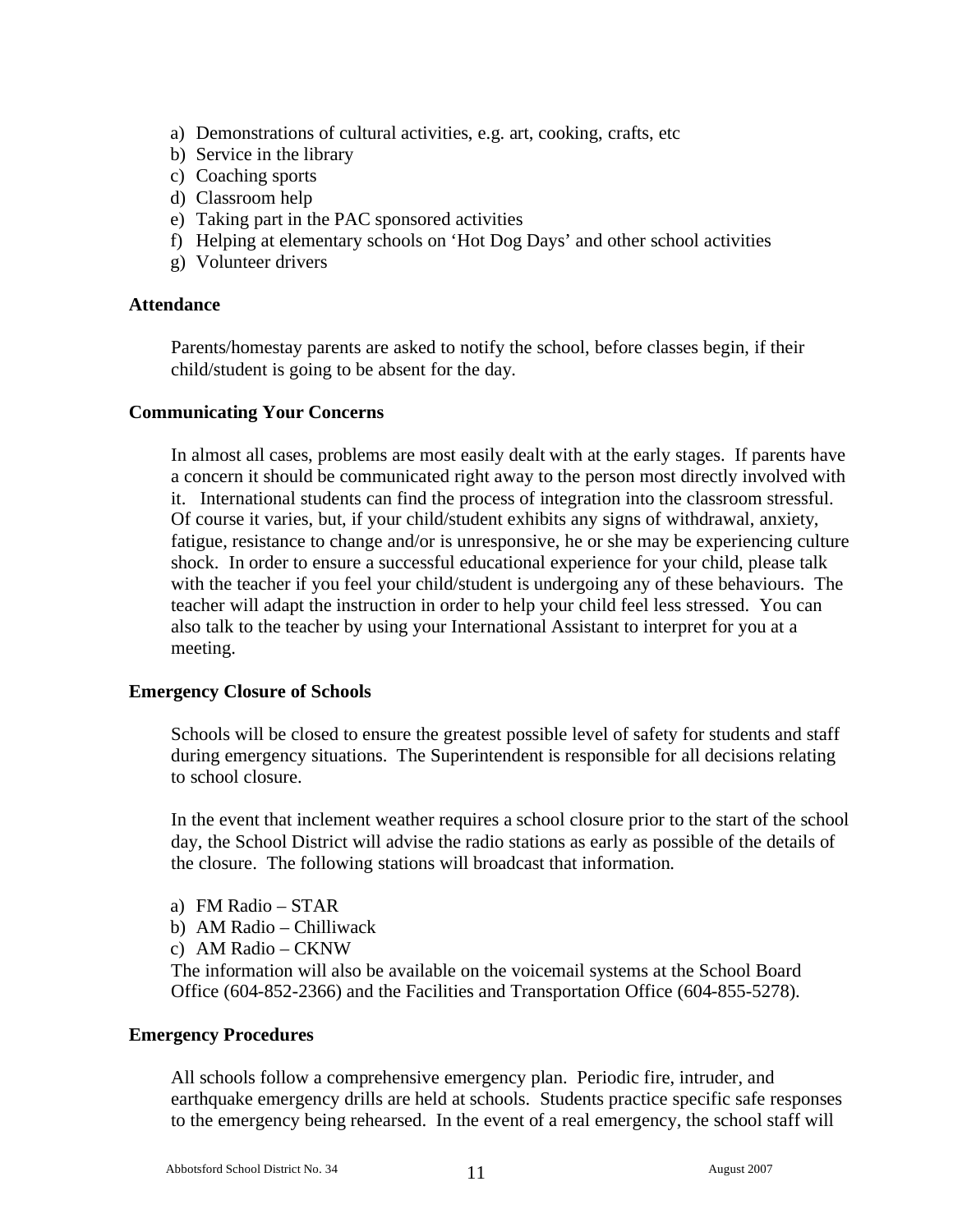notify parents. Do not call the school as the phone lines become overcrowded and cannot make any outgoing emergency calls. Listen to 107 FM STAR RADIO for local advisories.

#### **Reporting on Student Progress**

Our district requires that students progress be reported to parents five times during a full academic year, one formal written report each term/semester. For secondary students, they will be end of January and June, with interim reports at mid-course. Students in grades 4-12 receive letter grades and comments, while students in Kindergarten to grade 3 receive comments but no letter grades. The comments inform the parents of their child's standing in relation to other children of the same age. In addition, there are two informal reports that may be done in writing, or by telephone, or by appointment. It is the teacher's responsibility to contact the parent when reporting informally and to log the activity in writing. Teachers are available to discuss student progress during the year. Contact your child's teacher by note or by phone, or with the assistance of your IA to arrange an appointment.

#### **Additional Student Fees**

International students in full year or half year programs **DO NOT PAY** for:

- a) Student agendas
- b) Student course fees
- c) Locker rental fees
- d) Student activity fees
- e) Curricular field trips
- f) Monthly bus passes (if applicable)

Note: Students who become Landed Immigrants during the year, they don't pay above fees until the end of the semester.

International students in full year or half year programs **DO PAY** for:

- a) Additional project material fees in courses such as woodwork, art, etc.
- b) Athletic fees (to participate on school teams as per school policies, including uniform rentals)
- c) Extra-curricular field trips
- d) Parking fees (if applicable)
- e) Yearbooks

#### **Textbooks**

Classroom teachers loan textbooks to students. Some books can be kept for the whole course. Some books are loaned for a short time. The student is responsible for returning the book to the teacher who loaned it to them. If a textbook is not returned, or is lost or damaged, the student must pay for the textbook.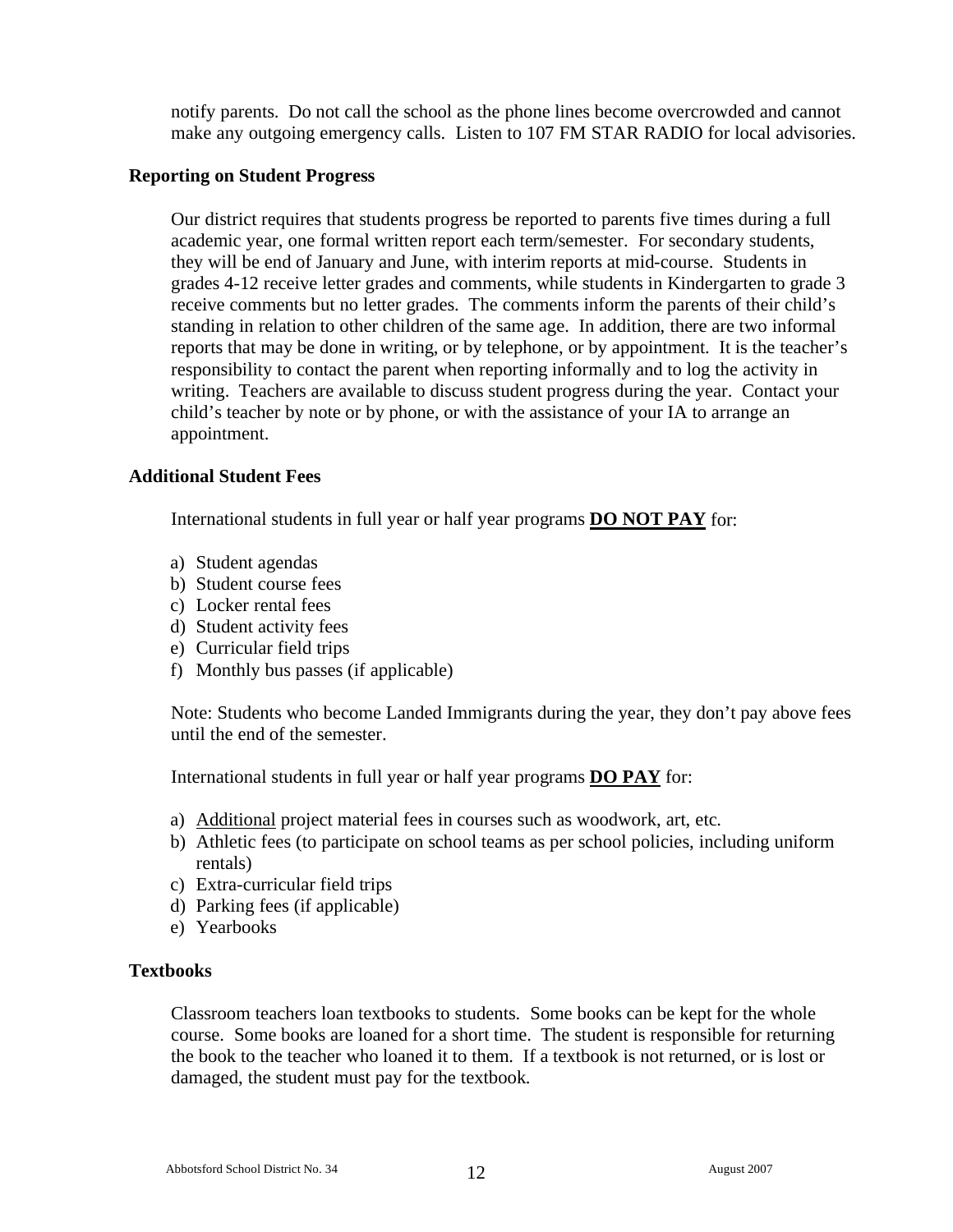# **9. ENGLISH AS A SECOND LANGUAGE (ESL) SERVICE**

#### **Elementary and Middle School ESL**

ESL services are delivered in numerous ways, including, but not limited to:

- a) Separate ESL instruction, where students are taken out of their regular classroom
- b) Support services within a mainstream classroom, where an additional teacher comes into the regular classroom
- c) ESL specialist support to the classroom teacher, where additional planning and materials may be provided for the classroom teacher

Integration is the key that allows students to be included in educational settings with their peers, and to be provided with the necessary tools to be successful.

The language learning process is a long one and some students may find school life challenging and exhibit some, or all, of the following:

- a) Enthusiasm that can turn into frustration and anger;
- b) Often feeling unwell, or not wanting to attend school;
- c) Refusing to speak any English at all;
- d) Rejecting their own culture and language;
- e) Changes in behaviour at home and at school

#### **Secondary School ESL**

Secondary ESL instruction is a block course, like any other course it is offered during the instructional day.

English as a Second Language (ESL) Course placement

- a) All students are assessed at orientation for their level of English language abilities. Only students with a test score of advanced proficiency will be exempt from taking ESL.
- b) Students identified as needing an ESL support, will be enrolled in ESL.
- c) Discuss your timetable with your counselor so that it matches your English ability, academic background, and your interests. The International Assistant will be there to assist in this process.
- d) The amount of time spent in ESL courses will differ from person to person. ESL classes are vital to your success in other courses. International students gain valuable English skills in ESL. The number of regular academic classes you take will increase as your English improves.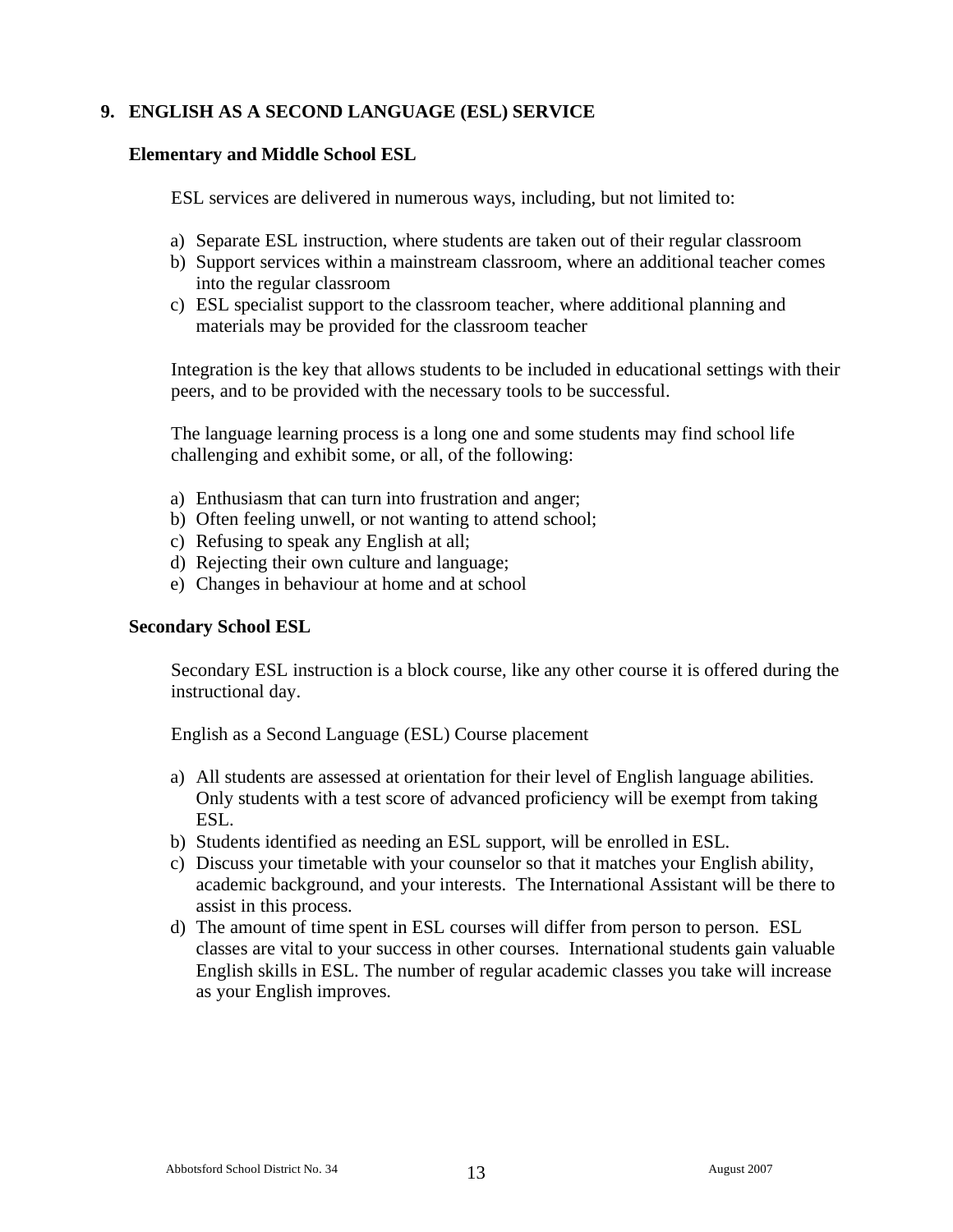# **10. SECONDARY SCHOOL**

#### **Academic Life**

- a) International students are expected to take the same courses as Canadian students.
- b) International students must maintain a grade average of C. If not, they must improve their academic performance. If there is difficulty with a course, first talk to the teacher. Tutoring is available at the student's expense.
- c) The Principal has the right to make the final decision about a student's grade.

#### **Planning Your Courses**

- a) This is very important and it can be difficult.
- b) You must find out what you need to take to get into specific courses, which lead to graduation, and those which meet admission requirements for college/university.
- c) Be realistic; find out what you are good at doing and what you are interested in studying.
- d) An appointment with your counselor has been made for you to talk about course planning.

#### **Your School Counselor**

- a) You will be assigned a counselor when you arrive at your school.
- b) Your counselor will help you with your academic program and give you information you need to help you at your school.
- c) Your counselor will also help you answer questions or talk to you about personal issues.
- d) Get to know your counselor keep him/her informed of your progress at school.
- e) If you are having academic OR English difficulties DON'T WAIT! Talk to your counselor as soon as you realize you are having some problems. The longer you wait to ask for help, the more difficult it is to correct the problem.

# **Peer Tutor**

- a) A Peer Tutor is a Canadian student who will help you in any subject in which you are having difficulties.
- b) Apply for a Peer Tutor through your Counselor.
- c) If you need a private tutor, your International Assistant can help you locate one.

# **Extra-curricular Activities**

You are encouraged to participate in sports, clubs, and activities at your school. It is an important part of your cultural and educational experience. The more involved you are in school life, the easier your adjustment to Canadian culture. You will make new Canadian friends!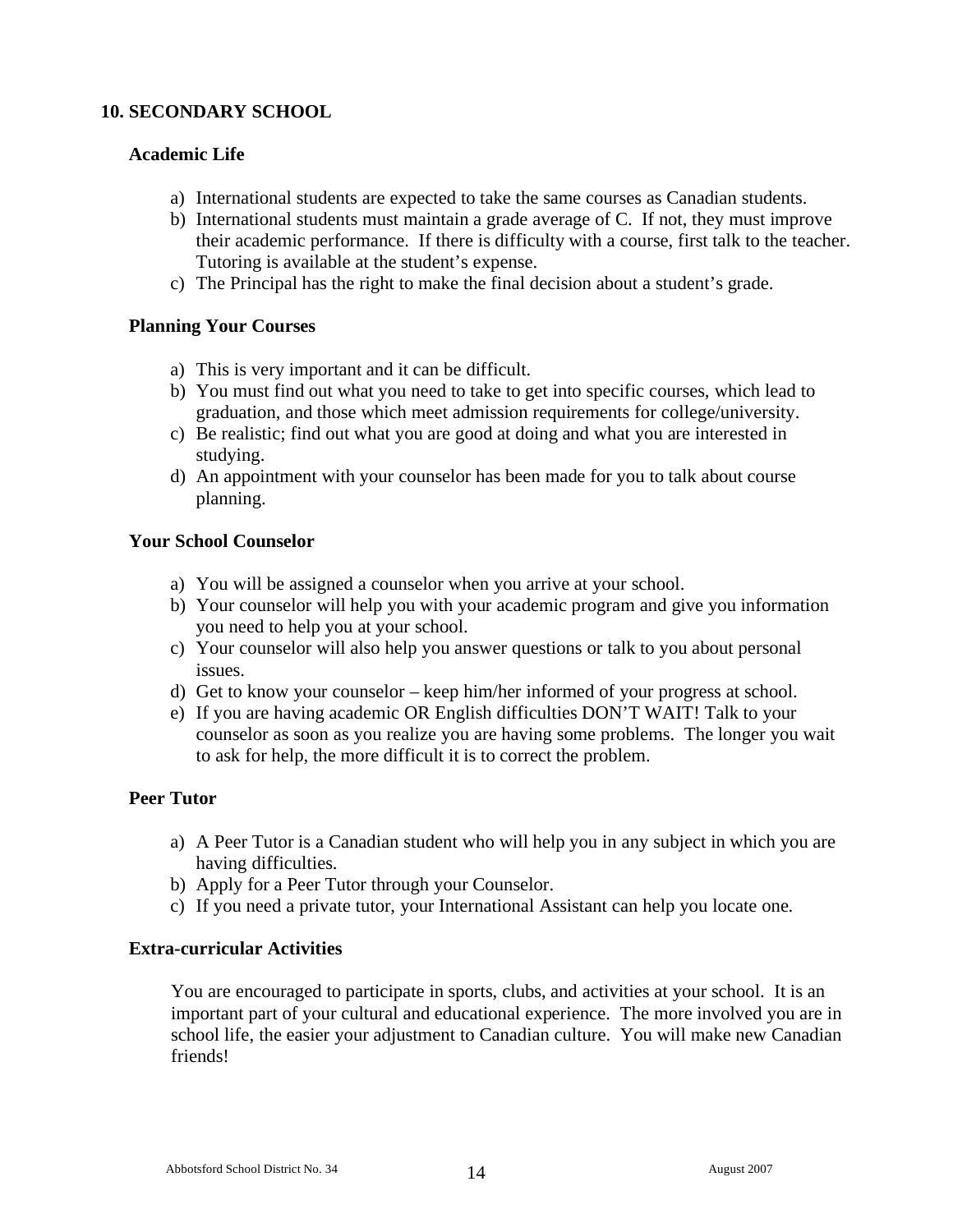#### **Bus Passes**

Your IA will explain to you who is qualified to receive a school bus pass or a city bus pass.

#### **Grades**

Grades for each course are based on some or all of the following:

| $\sqrt{q}$ quizzes | $\bullet$ classroom participation $\bullet$ work done in class |                                | $\bullet$ final examination |
|--------------------|----------------------------------------------------------------|--------------------------------|-----------------------------|
| $\bullet$ projects | $\bullet$ homework                                             | $\bullet$ mid-term examination |                             |

Each course you study will have a letter grade. The following table shows you the letter grade, how many points to calculate your Grade Point Average (GPA), what percentage you need, and what each letter grade means.

| Letter Grade | Grade Point Average | Percentage | Interpretation |
|--------------|---------------------|------------|----------------|
| A            | 4.0                 | 86 - 100%  | Excellent      |
| B            | 3.0                 | 73 - 85%   | Very Good      |
| $C+$         | 2.5                 | $67 - 72%$ | Good           |
| C            | 2.0                 | $60 - 66%$ | Satisfactory   |
| $C-$         | 1.5                 | $50 - 59%$ | Passing        |
| $_{\rm IP}$  | $\overline{0}$      | $\theta$   | In Progress    |
| Fail         | 0                   | $0 - 49%$  | Fail           |

- The Grade Point Average is a standard set by the Ministry of Education. It is important, especially if you plan to continue to college/university.
- If you receive a C- on a final exam, the report card will say, 'Pass'.
- Each secondary school varies in its implementation of honor roll status for students.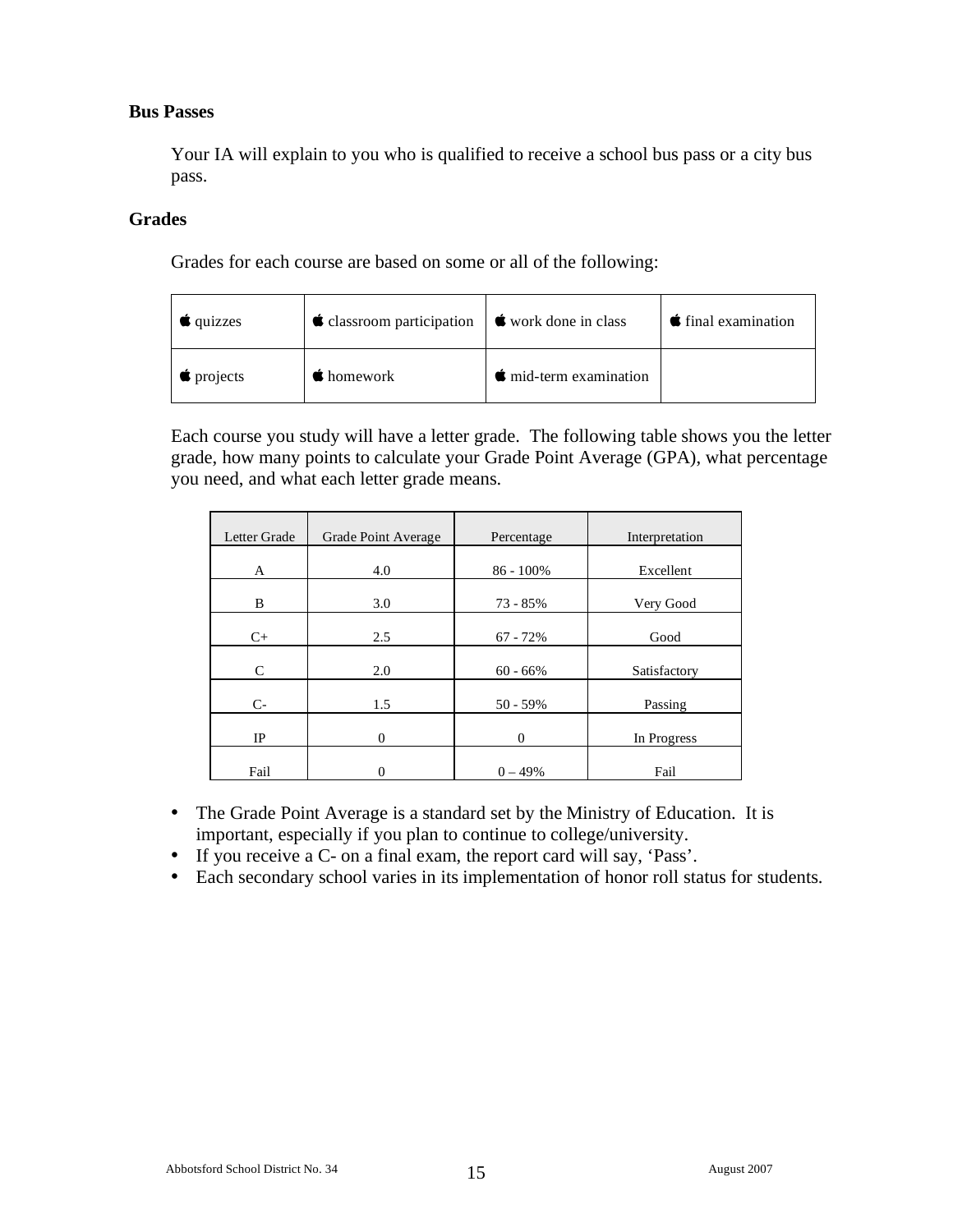# **11. CULTURAL ADJUSTMENT**

Do you think each person who comes to Canada to study feels stress? If you said yes, you're right!

Each person will feel some stress because of the differences between their home culture and Canada. Some people feel very stressed! Some people feel very little stress! Everyone is different.

#### **What do you think might be some signs of culture stress (shock)?**

Anxiety, confusion, withdrawal from people activities, silence/unresponsiveness, fatigue, distractibility, resistance to change, feeling disoriented and feeling depressed are all real signs of culture stress!

Some people will become physically ill after a month or two – especially if they are from a different climate. Some people get headaches, stomachaches, or colds.

Recognize that these symptoms are real and are a sign that you need to take care of yourself and talk with somebody who understands. There are many places in the community to talk with people who have undergone the same experience. Anyone in the International Program would be very glad to help you through your transition and assist you in finding a cultural contact.

#### **What do you think is the biggest difference between your culture and Canadian culture?**

If you answered food, you are among the majority of students. Food, weather, language, and different ways of behaving, are the top 4 things that students find very different from their own culture.

#### **What qualities do you need to adjust?**

A sense of humor: You need to be able to laugh at some of the problems.

A sense of adventure: Be willing to try different things even if you discover you really don't like it, you don't have to do it again.

Have an open mind to other cultures. Canada is a multicultural country and there are international students from many different countries. Establish relationships with people both in your own culture AND others!

Participate, participate, and participate! Get out and join a club, go swimming. Make Canadian friends.

Find out how to solve problems that come up. Find out whom you should to talk to about problems that come up. It may be a teacher, a counselor, or your host mother and father.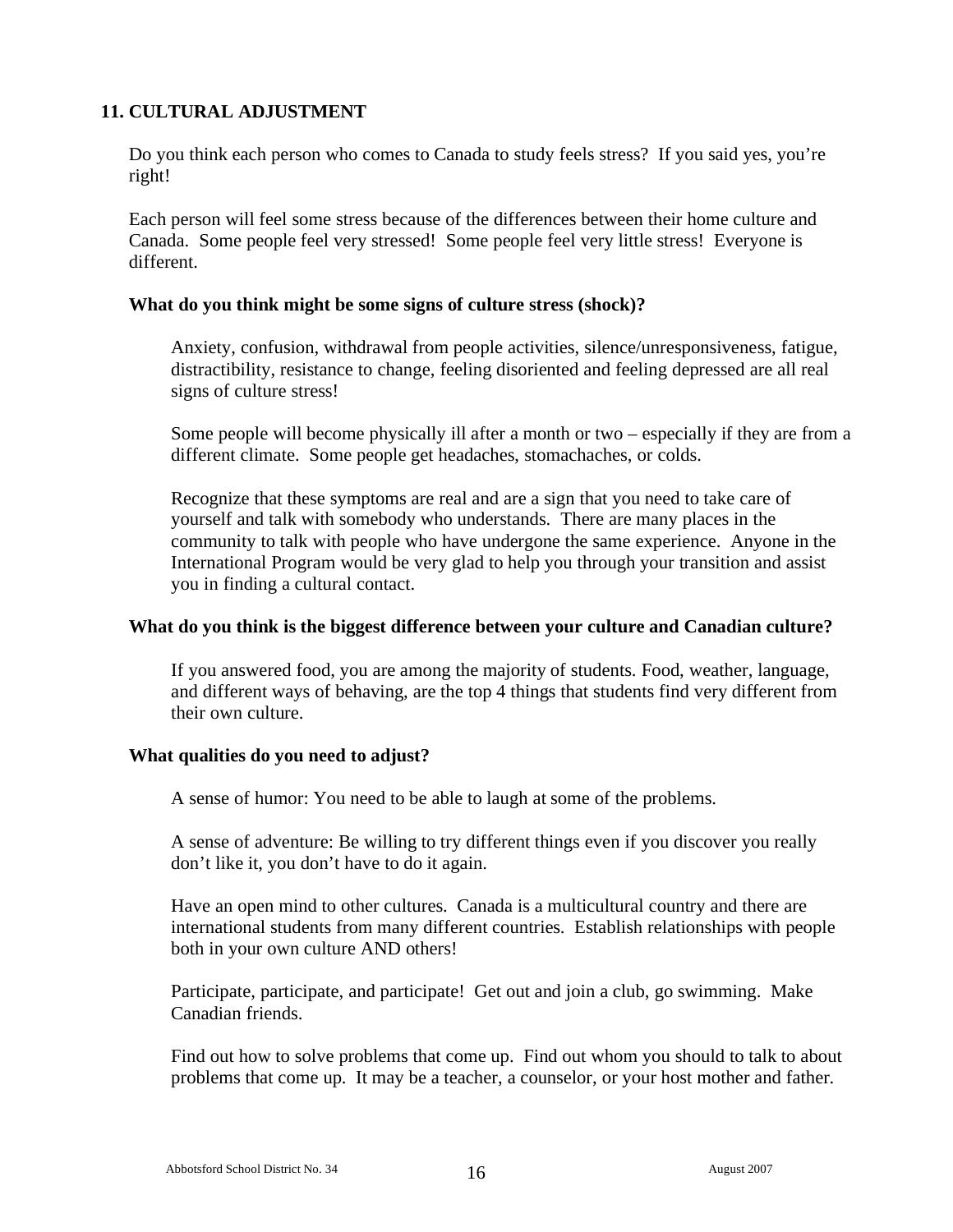Expect change. Traveling and studying in another country brings about personal change, so expect yourself to change. This is the cycle of change you will experience while you are here.

#### Stress  $\rightarrow$  Change  $\rightarrow$  Learn & grow  $\rightarrow$  Adapt

#### **How do I know I am experiencing culture stress?**

Usually, before you leave your home country and come to Canada, you probably feel a mixture of excitement and fear! You do not know what you will see and experience when you get here.

When you arrive, you may still feel excited and afraid – but many people feel very excited and have a high level of interest because life seems exciting and full of new experiences.

After a while, you may begin to feel worried – many new students are worried about their English abilities and are mostly concerned about not understanding what people are saying in English. They may be concerned that they cannot keep up a conversation in English. Perhaps you often feel sick to your stomach or have headaches.

One day, you may feel really 'up' – then the next day, feel really 'down'. Reactions to your new culture are different from person to person – but everyone will experience cultural stress.

Remember – some stress is good for you! It helps you to learn about your new culture, your new language, and about yourself.

Culture stress is the extreme feeling of being alone. Some people may experience depression (negative feelings about themselves). But many people have negative feelings about their new culture.

#### **If you:**

- Stay in your room more often than being with your family
- Feel like you are alone in the world
- Cry and are not sure why you are crying
- Have a constant headache
- Refuse to change anything about yourself and are angry, especially at your new culture,

Then, you probably are experiencing culture stress.

#### **What should I do about culture stress?**

Talk to your family and with any other international students/parents that have been here for a while, they truly understand about culture stress.

You can also talk to your International Assistant at school, or your school counselor. They are there to help you. Here are some ideas for you: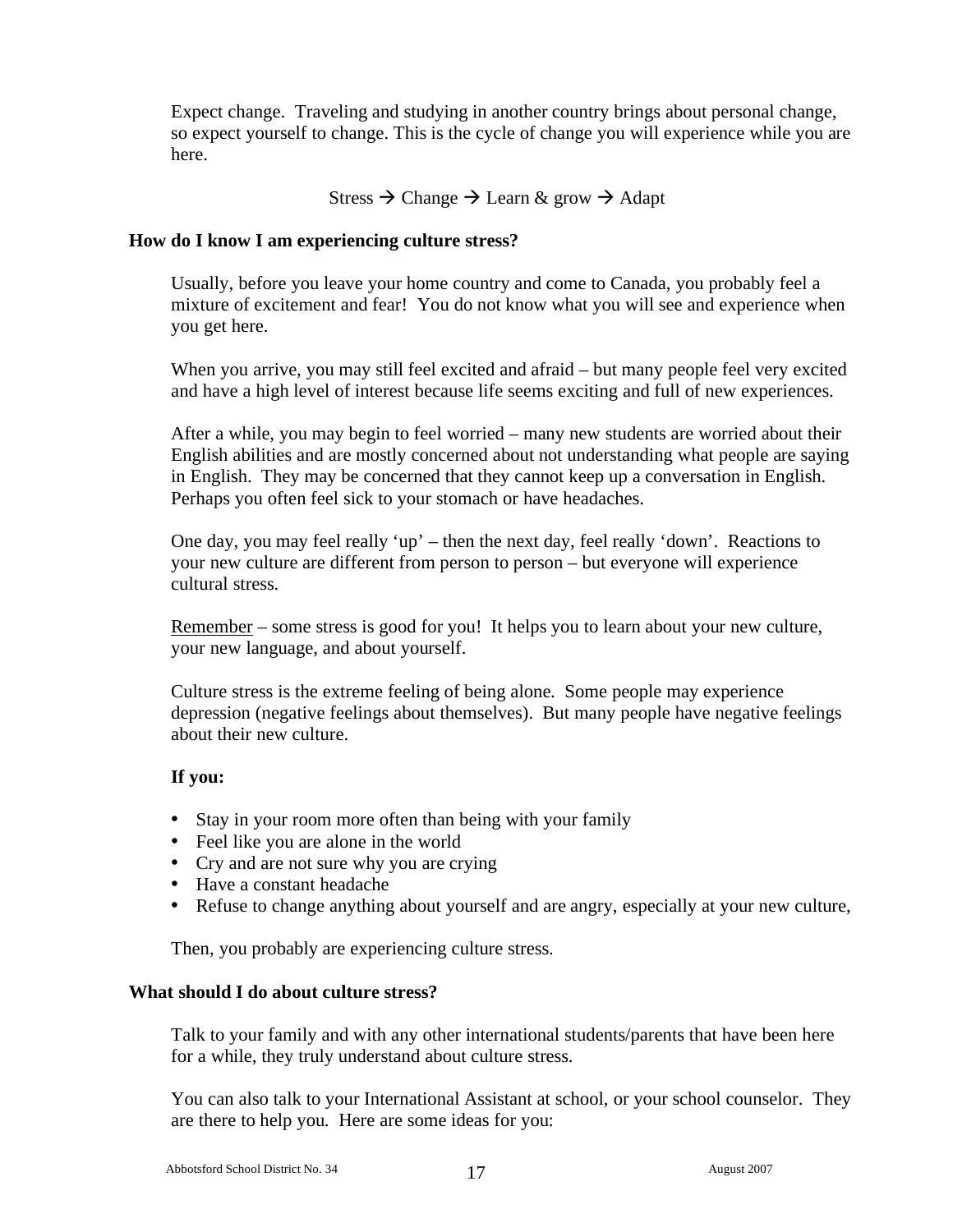- Ask yourself what you know about Canadians. Do you know about Canada and Canadians from television and movies? Perhaps you expected something else before you came here.
- Can you laugh at yourself when you make a mistake? Don't get angry with yourself or other people. A sense of humor will help you through stress.
- Can you talk about your feelings to someone? Again, talk to your host family, a school counselor, the International Student Director, or a friend when you begin to feel lonely, homesick, or discouraged.
- Are you critical about Canadians because they do things differently than you do at home? Be open-minded. Try to understand why things are done differently in Canada than in your home country.
- Can you change and adapt to your new culture? This does not mean you completely give up your own culture – but listen when people talk about your new culture. Learn as much as you can about your new culture.
- You will not like everything you do or see in Canada. It is natural for you to feel that your own culture, customs and beliefs are the best.
- Accept that different does not mean better or worse and that judging Canadian culture as being of lesser value than your own will create a block to your learning.
- Be respectful. Think about your relationship with your family, your teachers, and your friends.

By trying to follow these suggestions, you can enjoy your learning experience in Canada!!

#### **Cultural Note:**

You may not understand everything you hear and see – and you may not agree that everything you hear and see in Canada is right! That's OK – it is normal to feel that your customs and culture are the best. But remember – KEEP AN OPEN MIND! Different does not mean wrong. Positive thinking and talking can create greater understanding with your host family, your school life and new friends. Have responsible fun! Think before doing.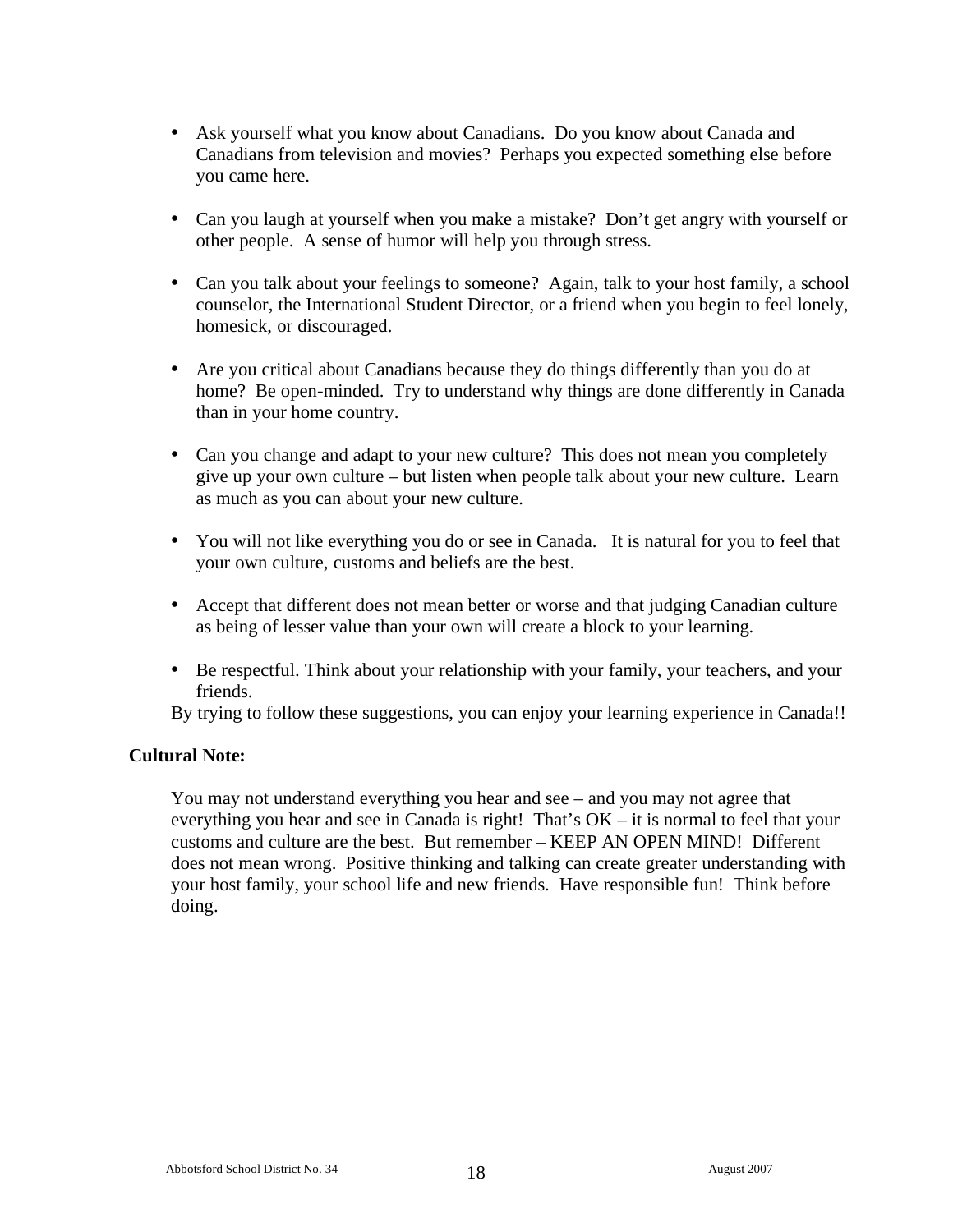# **12. BANKING**

#### **Types of bank accounts**

#### **Chequing Accounts**



This is a safe and convenient way for you to pay rent, tuition fees, and other bills. This type of account pays low interest and there is a low monthly service charge.

#### **Interac**

Although writing a cheque is still common practice, most people use the Interac service. This is a bankcard that looks like a charge card. The bank will assign one to you and give you a private identification number. You may use this card at any store when making a purchase and the money is directly debited from your account.

#### **Savings Accounts**

You can withdraw cash at any time. You can make out money orders from this account to pay bills. A Savings account pays a higher interest rate than a chequing account.

#### **Bank charges**

Bank charges (service fees) and interests rates are different from bank to bank. When you open an account, ask if there are any restrictions or service fees charged on your account.

#### **Important**

Ask if the bank can receive money sent from your home country. Some credit unions cannot do this.

#### **Bank Drafts**

Money sent to you from home is best in the form of a bank draft. It can be sent directly into your Canadian bank account. Be sure to get a receipt from the bank as proof. Also, expect a bank draft to take at least two weeks to clear (that means it takes at least two weeks to get the money from your home country into your bank account).

#### **Opening a bank account**

You will need your passport to open a bank account.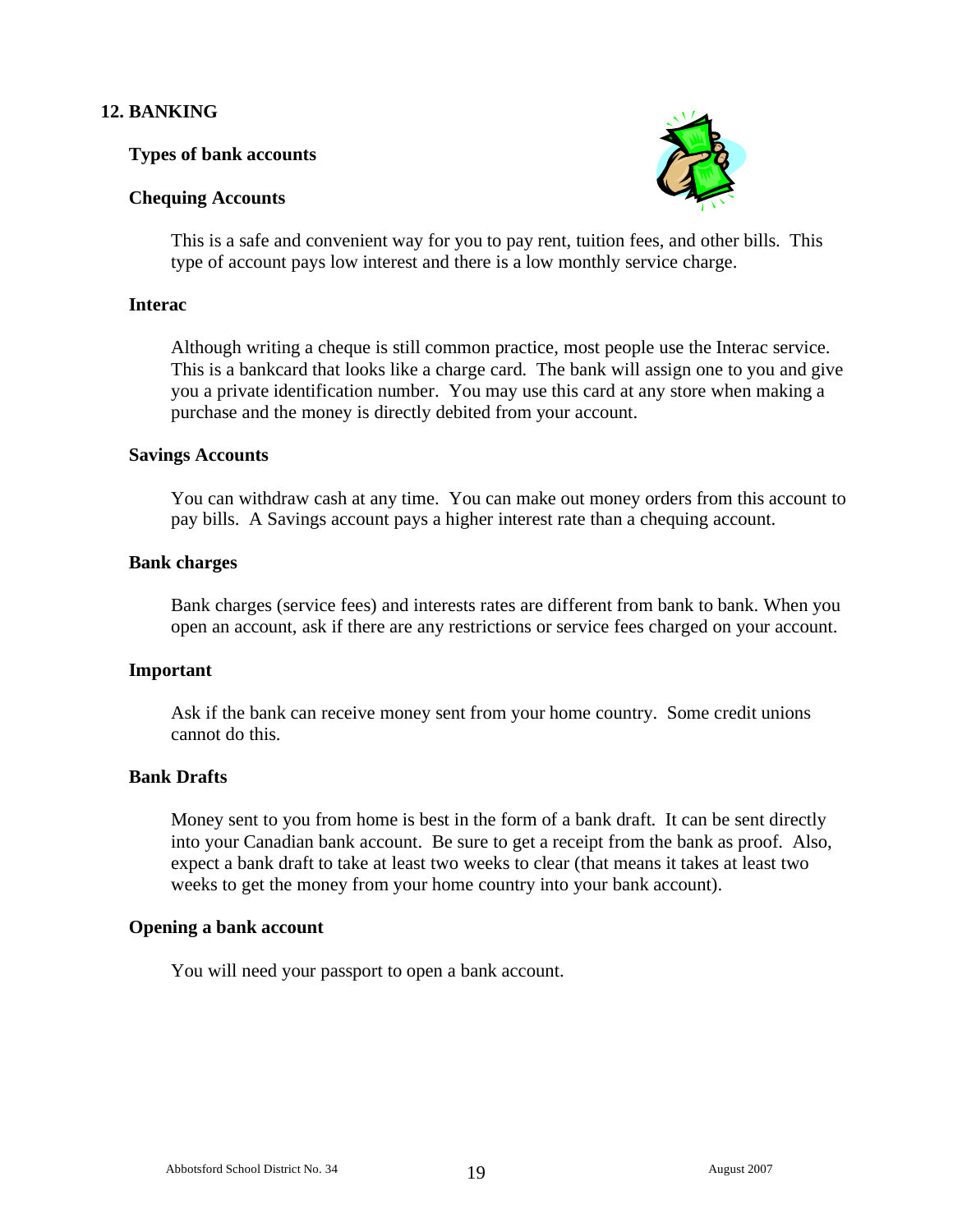#### **13. TELEPHONE NUMBERS**

# **FOR LIFE THREATENING EMERGENCIES, CALL 911 FOR FIRE, POLICE, or AMBULANCE.**

### **Elementary Schools**

| Aberdeen Elementary (K-7)                                | 604-856-5137 |
|----------------------------------------------------------|--------------|
| Abbotsford School of Integrated Arts-North Poplar campus | 604-859-3101 |
| Alexander Elementary (K-5)                               | 604-859-3167 |
| Auguston Traditional Elementary (K-5)                    | 604-557-0422 |
| Barrowtown Elementary (K-7)                              | 604-854-5996 |
| Blue Jay Elementary (K-5)                                | 604-852-0802 |
| Bradner Elementary (K-7)                                 | 604-856-3304 |
| Centennial Park Elementary (K-5)                         | 604-853-9148 |
| Clearbrook Elementary (K-5)                              | 604-859-5348 |
| Dave Kandal Elementary (K-5)                             | 604-856-7342 |
| Dormick Park Elementary (K-5)                            | 604-859-3712 |
| Dr. Roberta L. Bondar Elementary (K-5)                   | 604-864-8572 |
| Dr. Thomas A. Swift Elementary (K-5)                     | 604-853-7730 |
| Dunach Elementary (K-7)                                  | 604-856-2186 |
| Godson Elementary (K-5)                                  | 604-853-8374 |
| Harry Sayers Elementary (K-5)                            | 604-852-9665 |
| Jackson Elementary (K-5)                                 | 604-859-5826 |
| John Maclure Elementary (K-5)                            | 604-853-6450 |
| King Traditional Elementary (K-5)                        | 604-857-0903 |
| Margaret Stenersen Elementary (K-5)                      | 604-859-3151 |
| Matsqui Elementary (K-6)                                 | 604-826-8181 |
| McMillan Elementary (K-5)                                | 604-859-0126 |
| Mountain Elementary (K-5)                                | 604-852-7299 |
| Mt. Lehman Elementary (K-7)                              | 604-856-5083 |
| Prince Charles Elementary (K-5)                          | 604-852-9323 |
| Ross Elementary (K-7)                                    | 604-856-6079 |
| Sandy Hill Elementary (K-5)                              | 604-850-7131 |
| South Poplar Elementary (K-5)                            | 604-853-1845 |
| Ten-Broeck Elementary (K-5)                              | 604-850-6657 |
| Terry Fox Elementary (K-5)                               | 604-859-8403 |
| <b>Upper Sumas Elementary (K-7)</b>                      | 604-852-3900 |
| Middle Schools (6-8)                                     |              |
| <b>Abbotsford Middle</b>                                 | 604-859-7125 |
| <b>Abbotsford Traditional Middle</b>                     | 604-850-3511 |
| Chief Dan George Middle                                  | 604-852-9616 |

Clayburn Middle 604-504-7007 Colleen & Gordie Howe Middle 604-859-8700 Eugene Reimer Middle 604-504-5343 William A. Fraser (3-7) 604-859-6794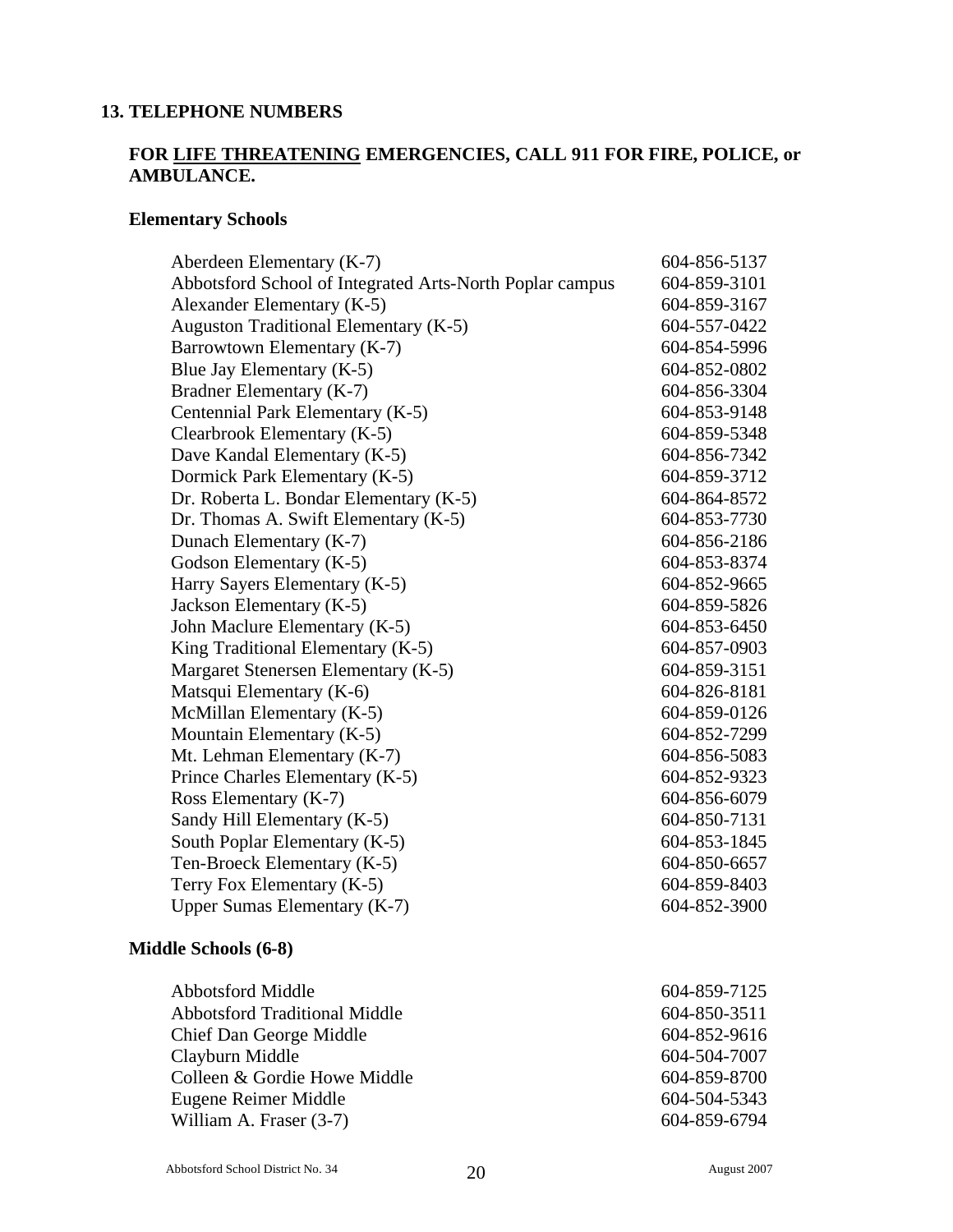#### **Middle / Secondary School (6-10)**

Abbotsford School of Integrated Arts-Sumas Mountain campus 604-850-5207

#### **Secondary Schools (9-12)**

| <b>Abbotsford Collegiate</b>            | 604-853-3367 |
|-----------------------------------------|--------------|
| <b>Abbotsford Traditional Secondary</b> | 604-850-7029 |
| <b>Rick Hansen Secondary</b>            | 604-864-0011 |
| <b>Robert Bateman Secondary</b>         | 604-864-0220 |
| W.J. Mouat Secondary                    | 604-853-7191 |
| <b>Yale Secondary</b>                   | 604-853-0778 |

#### **Community Recreational Facilities**

| Abbotsford Recreation Centre -34690 Yale Rd.    | 604-853-4221 |
|-------------------------------------------------|--------------|
| Matsqui Recreation Centre – 3106 Clearbrook Rd. | 604-855-0500 |
| Centennial Pool (Emerson Street)                | 604-855-0500 |

\*Swimming, skating – Call to find out about schedules including cheap times for swimming and skating.

#### **Movie Theatres**

Towne Cinema Centre, 1518 McCallum Rd (24 hr Info) 604-859-5019 Clearbrook Cineplex Odeon Cinema,32500 S Fraser Way(24 hr Info line) 604-850-2233

#### **Libraries**

There is a lot more to libraries than books! Community libraries have free internet access, CD ROM encyclopedias, videos, magazines and access to over one million books! Check out the website at http://www.fvrl.bc.ca for great homework sites, current news and entertainment sites.

| Clearbrook Library – 32320 George Ferguson Way  | 604-859-7814 |
|-------------------------------------------------|--------------|
| MSA Centennial Library – 33660 South Fraser Way | 604-853-1753 |

Note: The library offers on-line FREE tutoring for cardholders.

#### **Sports / Athletic Clubs**

| Abbotsford Judo Club (Mr. Tokue Suda)      | 604-852-8014 |
|--------------------------------------------|--------------|
| Abbotsford Karate Club (long distance)     | 604-792-3941 |
| Abbotsford Kyokushin Karate Club           | 604-819-2830 |
| <b>Abbotsford Minor Soccer</b>             | 604-859-3033 |
| Athletes in Action Friday Night Basketball | 604-854-5150 |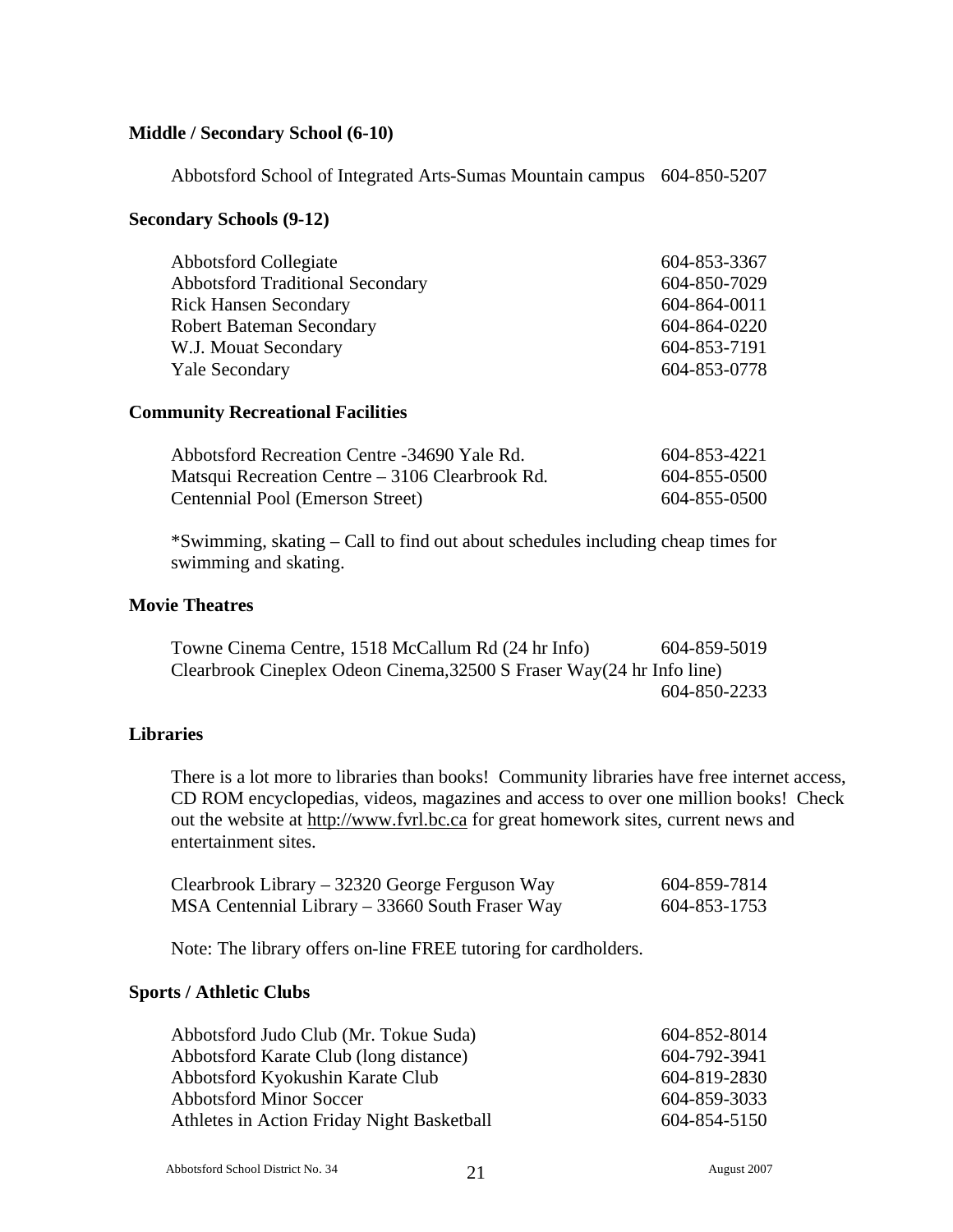| Badminton Club (all levels of players                                                                                                                                                                           | 604-853-6316<br>604-852-9218                                                 |  |  |  |  |
|-----------------------------------------------------------------------------------------------------------------------------------------------------------------------------------------------------------------|------------------------------------------------------------------------------|--|--|--|--|
| <b>Bowling – Galaxy Bowl</b><br>Dogwood Bowling & Billiards<br>Mini Hoops Basketball<br>Volleyball – free mixed drop-in, Oct to May<br>Abbotsford Youth Commission (outings/drop-in)                            | 604-853-1366<br>604-859-6721<br>604-853-5141<br>604-859-3134<br>604-854-8785 |  |  |  |  |
| <b>Transportation</b>                                                                                                                                                                                           |                                                                              |  |  |  |  |
| Central Fraser Valley Transit (local bus system)<br>(Get your bus schedule and book of tickets at the<br>Library, City Hall, Shopper's Drug Mart, McMillan Pool,<br>Pharma save or Abbotsford or Matsqui Pool). | 604-854-3232                                                                 |  |  |  |  |
| <b>Airport Link Shuttle</b>                                                                                                                                                                                     | 604-852-2399                                                                 |  |  |  |  |
| <b>Arts / Drama</b>                                                                                                                                                                                             |                                                                              |  |  |  |  |
| Arts Council, enjoy volunteering to teach arts & crafts<br>Creative Edge School of Arts (drama/art/music lessons)<br>500-3033 Immel Avenue, Abbotsford                                                          | 604-852-9358<br>604-855-3343                                                 |  |  |  |  |
| <b>Personal Services</b>                                                                                                                                                                                        |                                                                              |  |  |  |  |
| Planned Parenthood / Family Planning Clinic<br>Health Unit - 2391 Crescent Way<br>(Nurses and a doctor available to answer your questions, confidentially)                                                      | 604-855-7111                                                                 |  |  |  |  |
| <b>Grocery Stores</b>                                                                                                                                                                                           |                                                                              |  |  |  |  |
| MingMing Produce & Groceries (Korean, Chinese, Japanese)<br>152-31935 South Fraser Way                                                                                                                          | 604-864-9588                                                                 |  |  |  |  |
| Oriental Food Market (Chinese, Vietnamese, Thai, Japanese)<br>1-2686 Langdon                                                                                                                                    | 604-859-9163                                                                 |  |  |  |  |

T&T – Various locations throughout Vancouver specialize in Asian foods. Check the Vancouver phone book for addresses.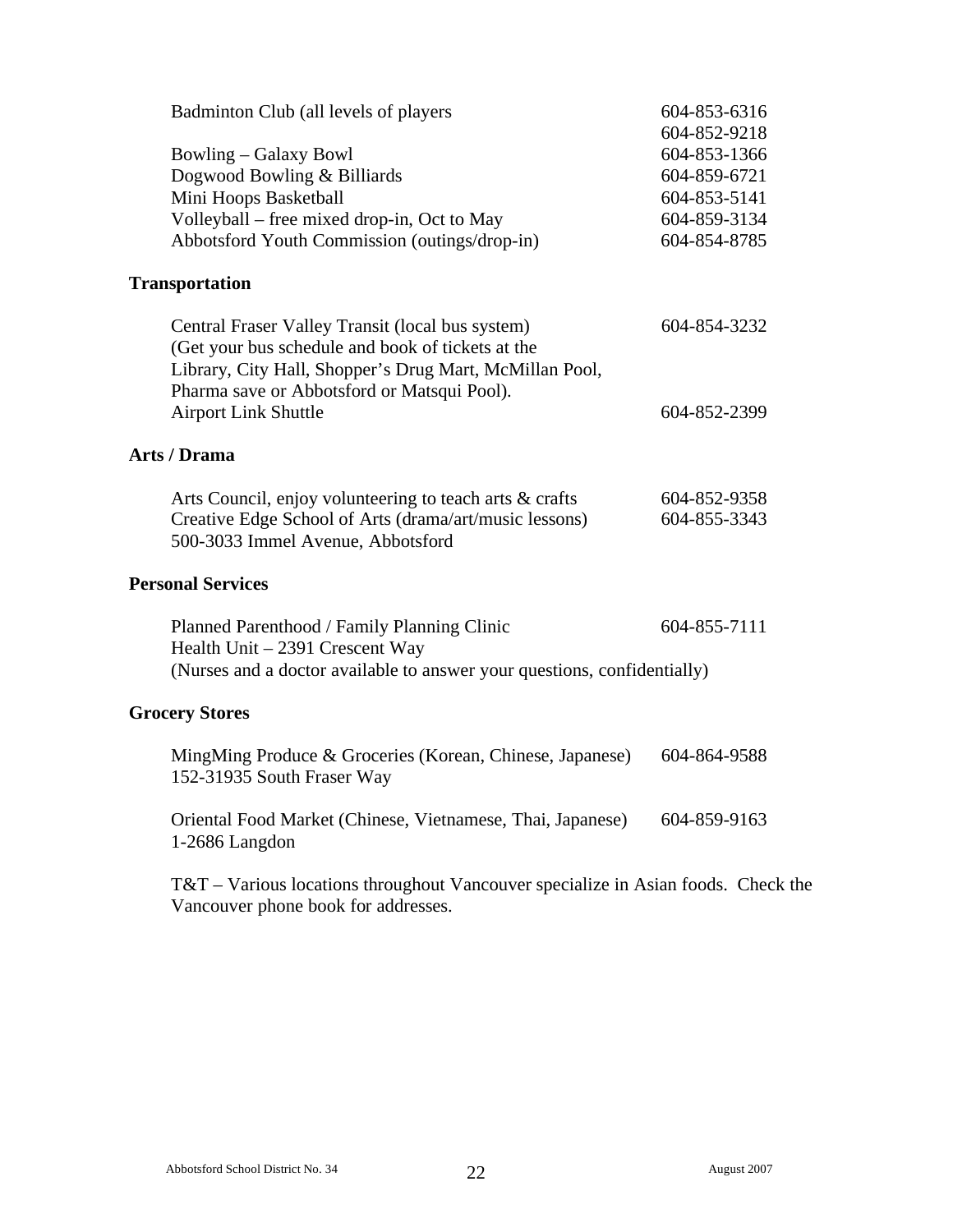# **14. HOMESTAY PROGRAM: ABBOTSFORD SCHOOL DISTRCT**

#### **A reference for homestay parents and international homestay students**

# **Homestay Family Guidelines**

Welcome to the Abbotsford School District Homestay Program. This section contains ideas and suggestions for making this international experience an enriching and enjoyable one, as well as answers to questions that are most commonly asked by host families or students. The homestay experience is the cornerstone of international education, allowing the student to have the adventure of living as a Canadian while the host family is exposed to and learns about another culture. This is an opportunity for an entire family to share a cultural experience together.

#### **Homestay Family Responsibilities**

Homestay families undergo a very lengthy and meticulous screening process in order to be accepted into the International Program. All approved homestay families must comply with the highest standards, expectations, and guidelines.

- 1. Family members must be able to communicate effectively in English.
- 2. Family members should be prepared to support the student through a cycle of adjustments due to homesickness and differences in environment, language, and customs.
- 3. Attend homestay information/orientation sessions and two sessions related to youth development parenting of non-biological youth.
- 4. Orient the student to your home, neighborhood, and the Abbotsford community.
- 5. Orient the student to fire, earthquake and other emergency safety procedures.
- 6. Provide the student with a safe, clean, and friendly home environment.
- 7. Provide the student with a clean, private room with basic furniture such as:
	- Comfortable bed (including linen, duvet cover, blanket, and two pillows).
	- Night table, dresser, lamp, and alarm clock/radio
	- Work desk with chair and desk lamp with sufficient lighting
	- Closet and mirror
- 8. Provide a keyed lock on the student's bedroom door and a house key.
- 9. Provide three wholesome meals every day and nutritious food for snacks.
- 10. Provide access to bathroom, laundry, and other shared facilities and discuss instructions on use.
- 11. Enforce all house rules as explained to the student. Be open and honest, tolerant and respectful in communicating with the student. Issues related to imposing consequences shall be logical and related to the broken rule. If unsure, please call Kathy O'Hare, Program Administrator.
- 12. Complete written evaluations of student placement bi-monthly.
- 13. Notify the Program Administrator of any changes that may affect the student, such as: illness or a change in household members (i.e. children leaving, parents separating, long term guests staying).
- 14. Host one student (single placement) at a time.
- 15. Ensure you have read and understood all of the Homestay Program Policies and Procedures.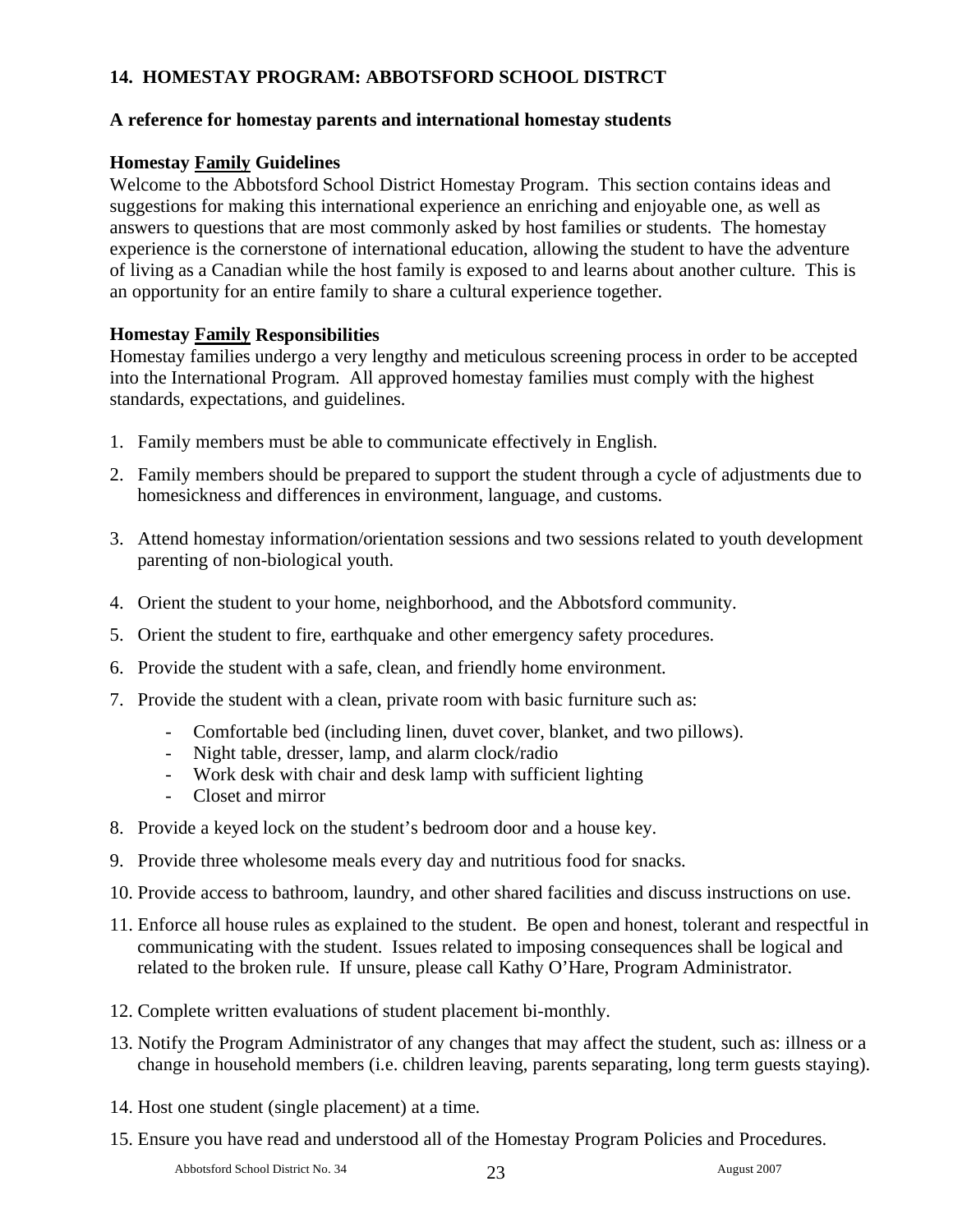### **Homestay Student Guidelines:**

It is a privilege to be invited to stay in another's home. It is an honour for another to take on the parenting role for a teenager from another country. It is a precious relationship, a cultural exchange, English language integration, a time to blend the lives of international students with local families and community. In order to get the most out of the Canadian experience, it is imperative for the student to be immersed in living their daily life within the context of Canadian culture, rules, and responsibilities.

#### **Homestay Student Responsibilities**

As set out in the International Program Student Participation Agreement, the school district has expectations of students accepted to study in our program. These expectations include important obligations on the part of each student, and we set a high standard in requiring all students to meet their obligations. As a homestay student you are expected to be open, honest and accountable, and to honor your responsibilities and obligations as outlined. When you conduct yourself in this manner, the relationship with your homestay parents will be a positive experience based on mutual trust and communication.

As a homestay student you are a part of a family and therefore must respect and adhere to guidelines/rules for living in the household as given by the homestay family as follows:

- 1. Behave respectfully toward all family members, and their personal belongings and household pets.
- 2. Treat the home and its' properties with respect, care and attention. Participate in the daily upkeep of the home by assisting with chores.
- 3. Request permission, a day or two in advance, to have a guest in the home. It is customary for students to introduce their friends to the host parent(s).
- 4. Inform host parent(s) where you are going, with whom and their phone number, and when you will return. **This is very important!** All parents expect their family members to do the same – they are responsible for your safety and well-being.
- 5. Do your very best to keep your room clean and tidy at all times. Food is not to be taken into your bedroom. The hosts shall request a periodic inspection of the bedroom to ensure that the room is tidy, clean, and without damage to walls or furniture.
- 6. Pay your homestay fees on time in accordance with the homestay programs rental policy.
- 7. Meet all personal expenses for travel, entertainment, telephone calls, medical expenses, and other personal and incidental cost.
- 8. Complete written evaluations of homestay placement bi-monthly.
- 9. Ensure you have read and understood all of the Abbotsford School District Homestay Policies and Procedures. Refer to these documents when you are unsure.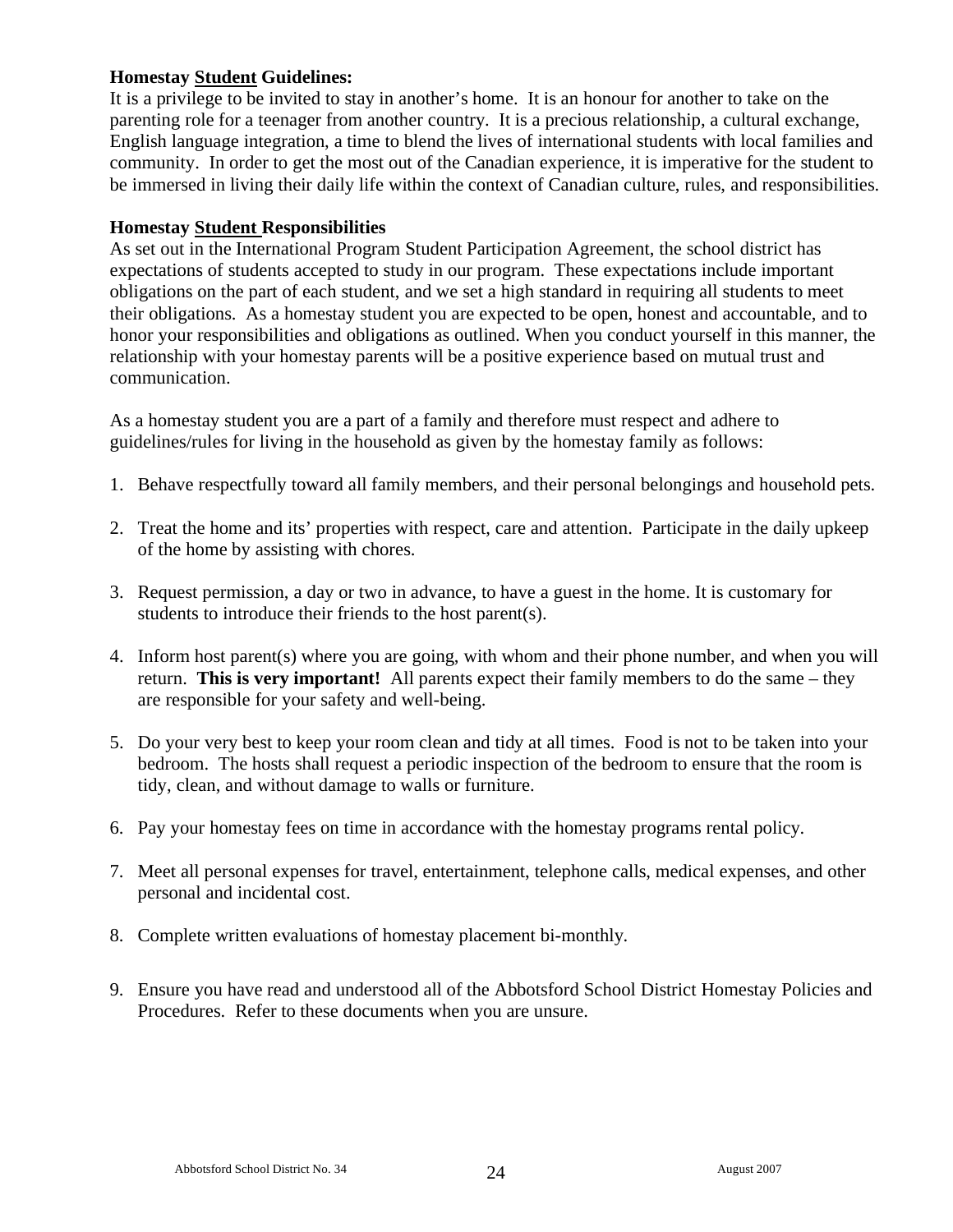# **Homestay Program Policies, Procedures and Guidelines**

# **Moving**

It is preferred that students do not move during their school term. Families and students are expected to make every effort to make the homestay a success. Contact your International Assistant or the Program Administrator right away, if you are experiencing difficulties. Your International Assistant will try to help you resolve the problem through offering support in the form of clear communication between parties. Remember to be open and honest when discussing your problem. Disguising a problem to "save face" can create confusion and may not be the best way to deal with a problem. Often, what appears to be a problem may be based on cultural difference, or communication and can be easily solved when brought out into the open. If after meeting with your International Assistant and the Program Administrator and a move is deemed necessary, a two-week (14 days) notice must be given to the International Program Department and the homestay family.

It should be further noted that if a student requests a move from the School District Homestay Program to a Private arrangement there are a number of conditions that must be met before the private placement can proceed. You will need to provide your IA with the following information that will then be verified:

- Full details on the adult person you will be living with to include their age, first and last names, address, home and work phone number.
- The name of the person who found you the homestay.
- Written consent from your parent or custodian permitting the move.

#### *Only after this information has been verified will the School District permit you to move.*

#### **Homestay Placement Fee**

The Homestay Placement Fee that the student pays to the Abbotsford School District International Program, is for the placement and monitoring of your homestay. Please note that the placement fee does not cover rent payment.

#### **Homestay Rent and Damage Deposit**

#### **i) State of Accommodations:**

Homestay hosts must ensure that the student treats the home and all its' properties with care and respect. The hosts shall request a periodic inspection of the bedroom to ensure the room is tidy, clean and without damage to walls or furniture. They shall also ensure the environment is free of garbage, dirty dishes, food etc. It is the host's decision to permit food and eating in the student bedroom.

#### **ii) Move In – Move Out Check List**

On the date of move in the student and host should refer to the **Move In – Move Out Check List.** This document should be completed by both parties at the time of move in and referred back to at the time of move out. If the room has sustained damages beyond normal ware and/or the room was not left clean and tidy then a claim may result. If this were to occur then an assessed amount, as determined by the Program Administrator, would be deducted from the student's damage deposit as compensation to the homestay.

#### **iii) Damage Deposit**

The damage deposit the student pays does not cover first or last month rent. The deposit will be refunded to the student at the end of the homestay. If there is any reported damages students are not to deal directly in these matters. The Abbotsford School District International Department will act on the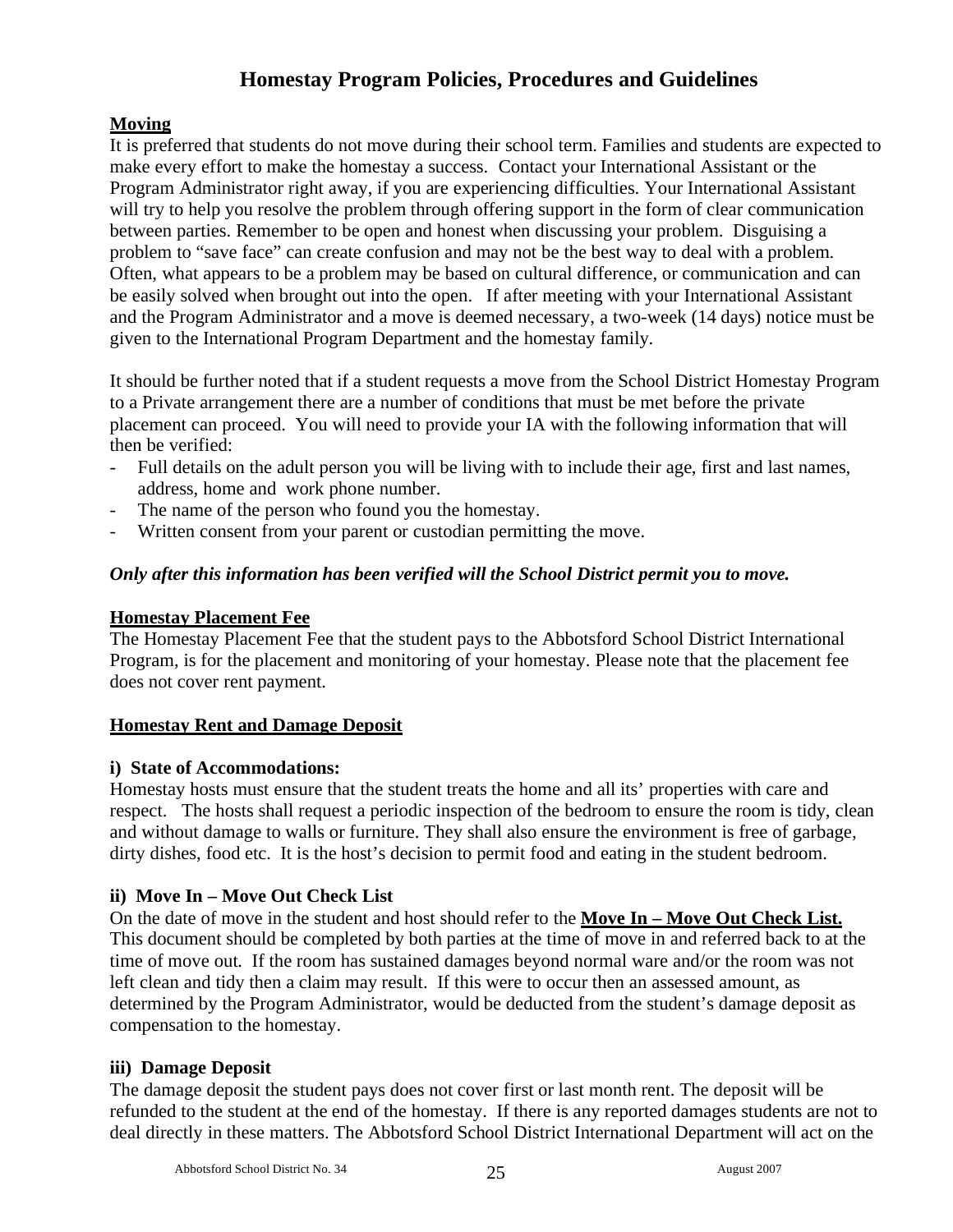student's behalf to settle any claims. *If at any time there are damages, the homestay host must contact the Program Administrator to arrange for a home visit to verify and assess said damages.* 

# **iv) Rent Payment and Refunds**

- The rent period is from the first to the last calendar day of each month.
- The rent is \$700.00 per month.
- To accommodate mid-month arrival and departure, a nightly rate of \$23.50 will be charged for that portion of the month.
- Students should pay their homestay fee by cheque to the homestay parents directly.
- Rent Refunds are given from hosts to host student when the student does not require accommodations for the month paid. As an example:

a) A student leaving on June  $15^{th}$  - the homestay fee would be \$23.50 x 14(nights) = \$329.00 The homestay hosts would reimburse the student:  $$700 - $329 = $371.00$ 

b) A student leaving on June  $27<sup>th</sup>$  - the homestay fee would be \$23.50 x 26 (nights) = \$611.00. The homestay hosts would reimburse the student:  $$700 - $611 = $89.00$ 

c) A student gives notice on June  $20^{th}$  and plans to move out on June  $25^{th}$ . To calculate the rent, the 14 night notice needs to be included and would cover the dates June  $20^{th}$  to July  $2^{nd}$ . In this case, the student would owe additional rent for July 1 & 2 calculated at  $2 \times $23.50 = $47.00$ 

#### **v) Rent Payment when the student is away**

During Christmas break, if a student is going away for longer than one week they will pay the nightly rate of \$23.50 for the nights they will be in home-stay and half the nightly rate (\$11.75) for the nights they are away.

During summer break, if a student wants their host to hold their accommodation for them, with the understanding that no one else will use their room while he/she is gone, the student will pay 50% of the normal homestay amount for the time he/she is gone. *This amount should be paid in advance before departure.* If the student takes all his/her belongings with him/her, no payment is required for the summer months.

#### **Summer Vacation**

The School District Homestay Program provides homestay to students attending our academic school year which runs from September – June. Homestay is not normally available to students during the summer months and the expectation is that students return to their home country during summer break. There are exceptions to this only if the student/parent have made arrangements with the International Program **in advance.** The following criteria must be met and understood:

- a) To qualify for homestay during the summer months, students need to be enrolled in Summer school or an equivalent program. Students are not to remain in Abbotsford if they are not enrolled in a program of study.
- b) Due to host family holiday schedules, it may not be possible for the student to remain in their current homestay and a temporary homestay may need to be arranged.

# *If you meet the above conditions you will need to complete our form "Current Student Homestay Placement – Summer Homestay" Your IA will help you complete the form.*

# **Host Parent Travel**

Students are not permitted to stay on their own. If the homestay parent(s) are going to be absent overnight then an immediate responsible adult, over the age of 25 years, must be present in the home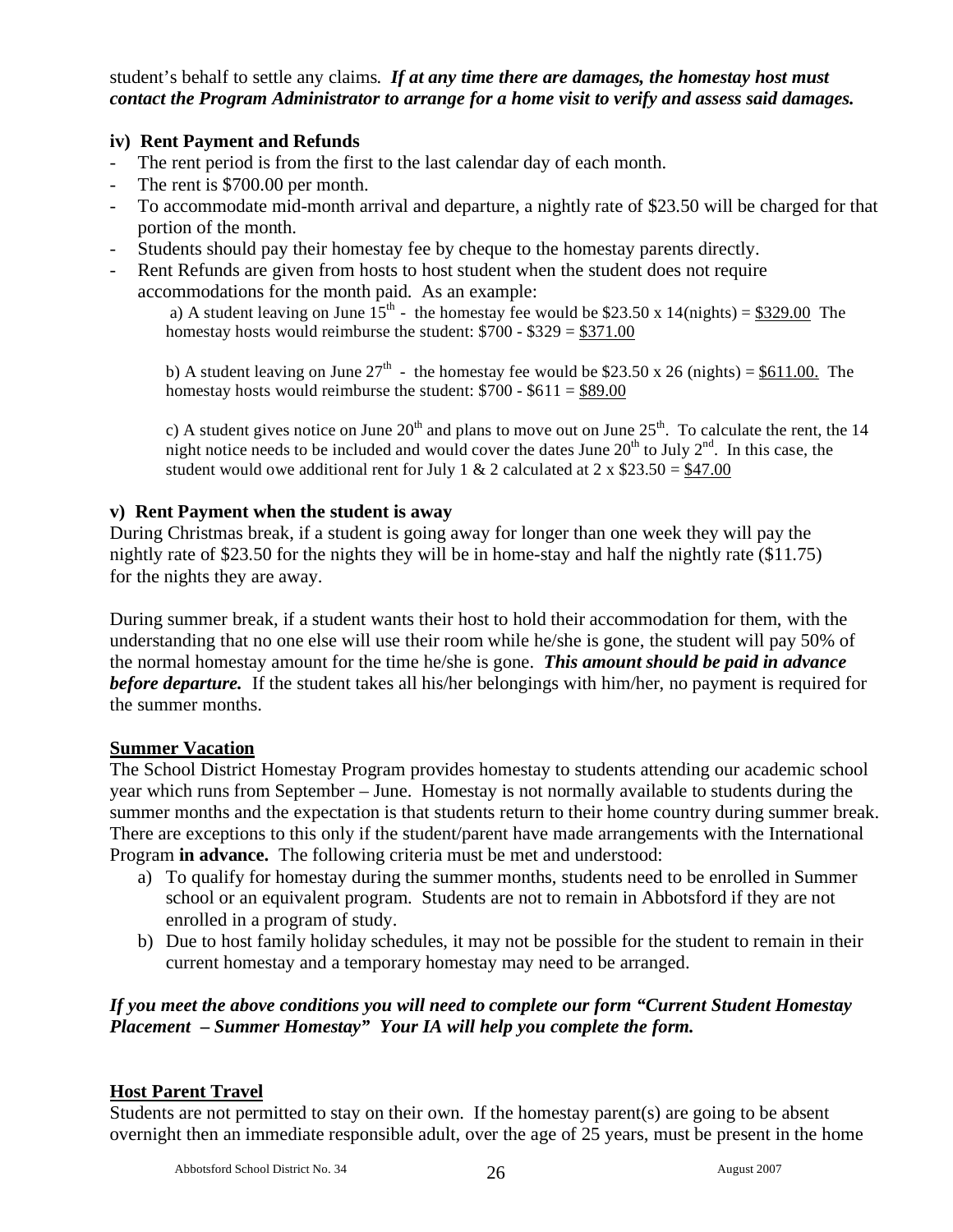to care for the student. If you do not have such support, please notify the Program Administrator of your request for a temporary homestay family for the duration of your absence.

# **Outings and Vacations**

Students come to Abbotsford for cultural and academic experiences. Enrich the student's experience with the occasional day trip to areas of interest. If the host family plans an overnight trip and would like to take the student along, the host family must make contact with the Program Administrator in the early stages of trip planning. There are formalities involved with this request, one of which includes the district receiving written permission from home country parents. In conjunction with parental consent, the International Education Program Administrator must also give consent for the student to go on family trips. If the student accompanies your family on holidays, outings, or trips you pay for the travel expense, accommodations, and food. In terms of entertainment, the student pays for his or her admission tickets and/or personal expenses.

# **Computer and Telephone Usage**

# **i) Computer:**

- Most students will have a computer and require internet access. If your student's room is currently setup for internet access and you have internet service, you do not charge the student a fee for the monthly service.
- If a router is required for the student's computer, it is at their own expense.
- If you do not have internet service and your student requires it then the student pays for the cost for installation and the monthly service fee.

*We strongly advise that host parents not permit their student to use the family computer. If your student did not arrive with a computer they should speak to their parents and arrange to purchase one. If the homestay permits the student to use the home computer they do so at their own risk of computer repair and/or computer replacement.* 

# **ii) Telephone:**

- If a student wants to have a phone jack in his/her room and the host agrees, the student will pay for the cost of installation. You do not charge the student a fee for the monthly telephone service.
- If a student wants to have their own phone line installed (separate phone number) and the host agrees, then the student will be responsible for the cost of installation and the monthly telephone service fee.

# *Any other expenses charged must be pre-approved by the homestay program. Please ensure you retain all receipts.*

# **Healthy Time Management**

After school and weekend hours shall be spent in healthy age appropriate activities. All children and teenagers need a certain amount of 'free time'. If students tend to gravitate to television and computers, we ask that homestay parents set limits to computer use and television viewing. We encourage students to participate in outings and activities with families and friends. Student socialization with their Canadian family and friends is of the utmost importance for optimum cultural integration. It is important to cease opportunities to venture to festivals, hiking, camping, day trips, etc…. with your student. A family that plays together stays together.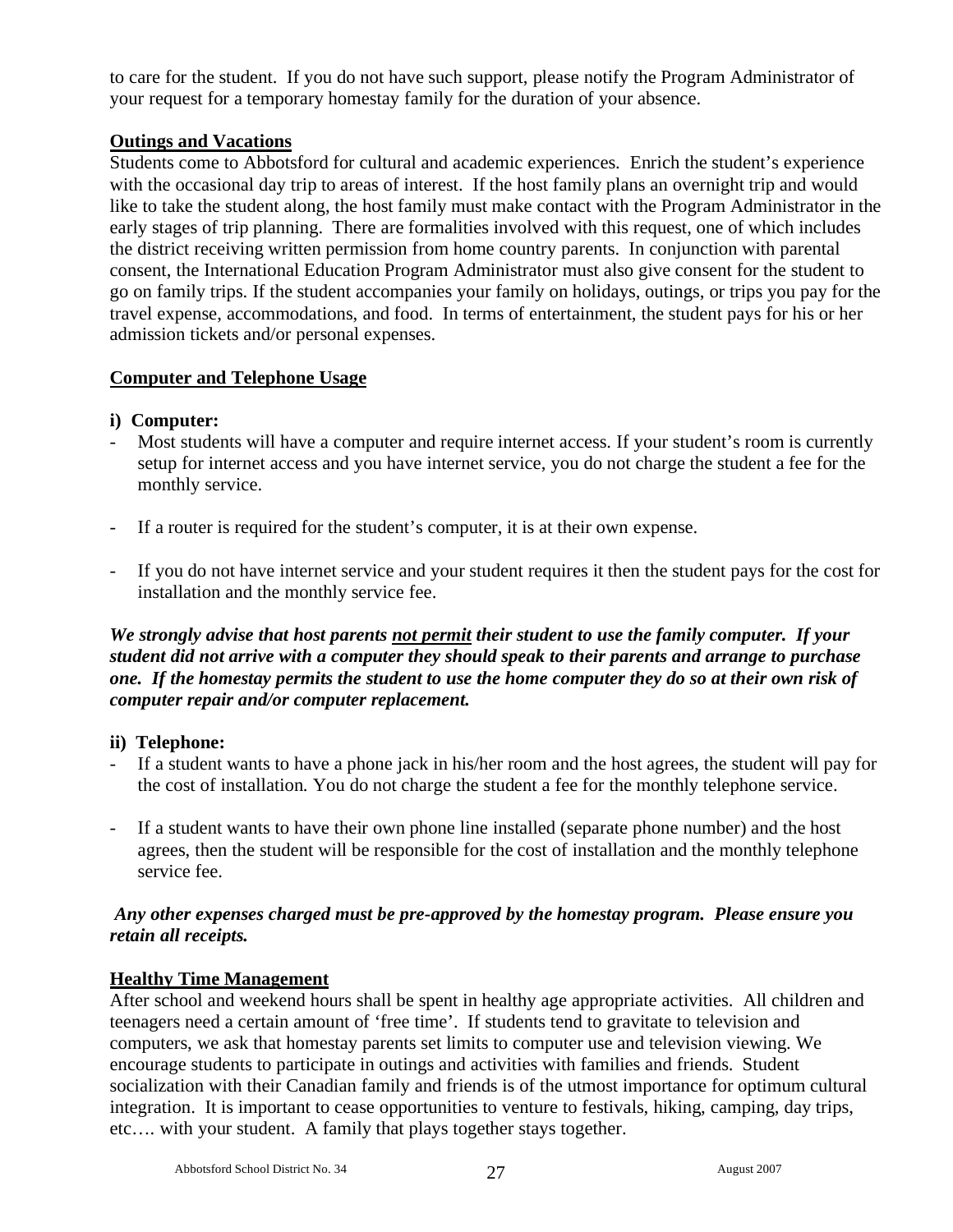# **Curfew**

All teenagers have curfews, students will have one too! It is the time when you must be home. **It is a serious issue and curfews must be followed.**

- Curfews are imposed for safety.
- Encourage and teach teenagers a respect for rules
- Parents care about their teens and worry about them when they are not home.

# **Sleeping over at a friends house**

- Has the student asked permission to spend the night at a friend's house?
- How much planning was done? Was this a last minute request?
- Who is going to be at the friend's house?
- Have you spoken to the parents living in the house where the sleep over is going to happen?
- Do you have all of the contact information?
- Have you met the parent/family before? If not, do you want to meet them before you approve your student sleeping over at their home?
- Is this sleepover plan as you would want it for your own child?

# **Household Chores**

The host parent(s) may assign household chores for which the student will be responsible. In Canada each member of the family assumes chores to maintain the cleanliness of the house. This may include making your own breakfast and lunch. As a member of the family, it is important that the student participates in the household routines and chores. Families appreciate it when help is given in the home. Ask what you can do to help.

# **City Bus**

Newly arrived students will not be familiar with our city or the bus system. In most cases they will have little or no English and understandably will be apprehensive in getting around on their own. Host parents need to take extra time with their student and show them how the bus system works. Show the student how to get to school and provide them with an orientation of the city. This may involve walking the student to their bus stop and possibly riding the bus with them the first few times they use the system. City bus pass may be purchased at their school office.

# **Transportation**

- Students are to discuss their transportation needs with the host in advance. The student will also need to understand that it may not always be possible for the host to accommodate their request.
- Hosts are to provide, within reason, transportation to their student. Hosts are to exercise the same level of responsibility for their homestay student's safety as they would for their own under age child.
- Hosts do not charge their student for transportation within a 35 km radius of their home. Should there be a transportation requests beyond this range the host could request payment for gas and parking expenses if required.

# **Visiting Parents**

The Homestay Program provides housing for students while they are attending school. Visiting parents should make arrangements to stay in one of our local hotels.

# **Paid Job While in Canada**

Immigration Canada does not permit students to take a paying job in Canada while on Study Permit.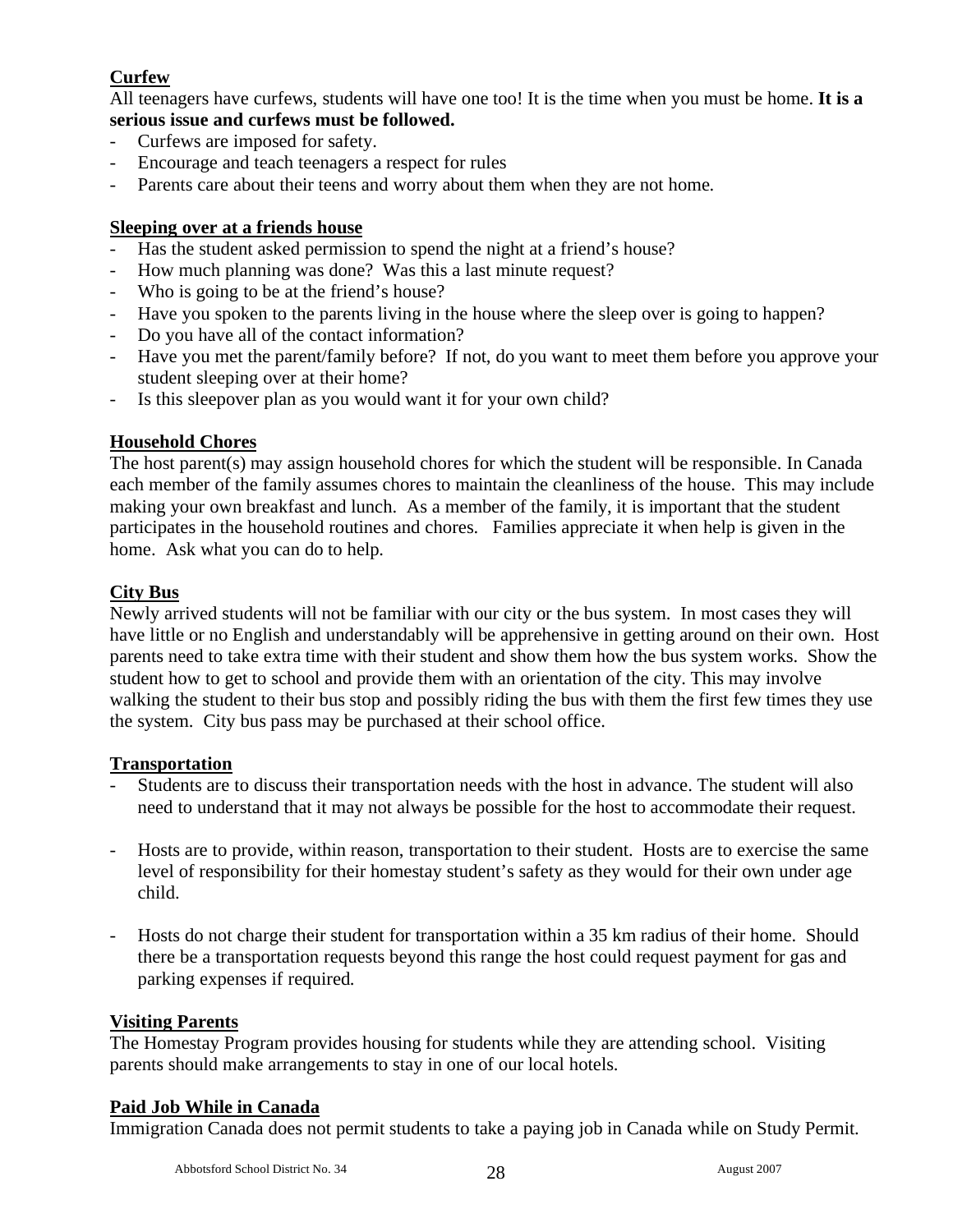# **Babysitting**

Students should never be asked to babysit or be responsible for younger children at any time.

# **Bank Accounts**

Host parent(s) are to immediately assist their student in opening a bank account. It is advisable to use your own branch. Students should be encouraged to have a chequing account and to use cheques to pay Homestay rent. When opening the account the student should use the name they have in their passport. It is also advisable that a \$100 limit be set on the student's bankcard. Students should be discouraged from carrying a lot of cash on their person.

# **Money**

Students are expected to provide their own spending money to cover incidental expenses, such as personal items, or school supplies; however, when the family goes out to an occasional movie, or to dinner at a restaurant, the student should not be asked to pay. The host needs to discuss these financial matters with their student at the beginning of the Homestay. Even though this may seem awkward, it prevents hard feelings later on if you're clear from the beginning.

# **Receipts**

As a host, if you purchase any item/services that you need to be reimbursed for, please retain the receipts. This creates a paper trail that will help if any questions arise at a later date.

# **House Keys**

The host is required to provide the student with a house key. Students should ask their host parents about locking up the house. The host needs to ensure that the student understands security measures and that the house key is the student's responsibility. The key is not to be lost!

# **Bedroom Door Lock**

The Homestay Program requires the student's bedroom door to have a keyed lock.

# **Laundry**

If the student is doing his/her own laundry, the host must give clear instructions on how to use machines, size of loads, amount of detergent, separating colours etc.

# **Bathroom**

Hosts will make sure the student understands the differences between Canadian and Asian bathrooms. In particular, that there is no floor drain, and that water must be kept in the tub or shower, and that the shower curtain goes inside the tub, or the shower doors are closed. Students should keep their own bathrooms tidy.

# **ID Wallet Card**

The host should provide the student with an ID wallet card that includes the host family name, address, home phone, work numbers for both host parents, and an emergency contact person, such as a neighbor or relative.

# **Home Insurance Policy**

The host is advised to notify their homeowner's insurance company that they have an additional person living in their house. Ensure that you have adequate liability insurance coverage. This is called, "Insurance for a Paying Boarder" and premiums vary with different companies. Also check to see if the student's personal belongings are covered by your insurance policy while he/she is residing in your home.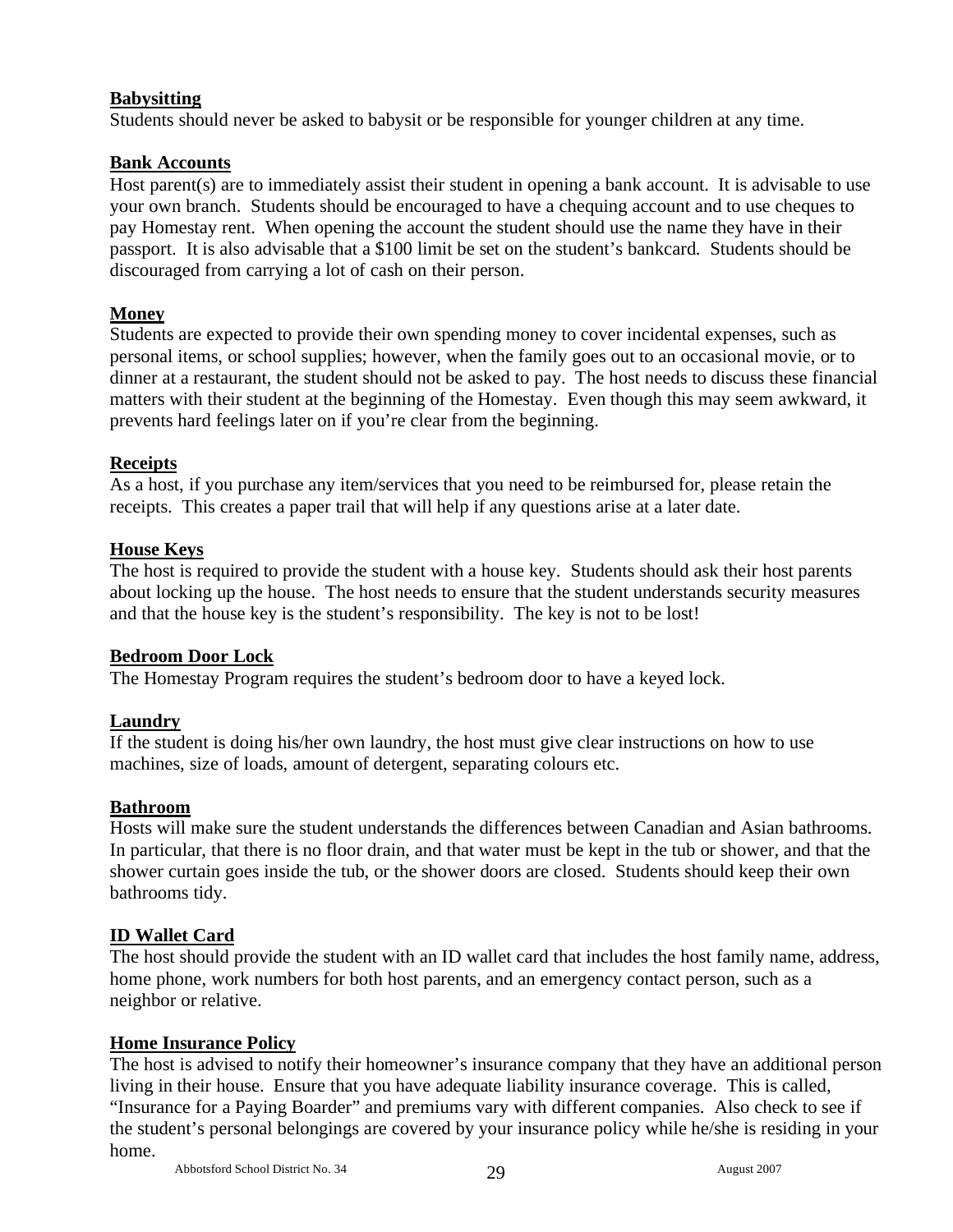# **Insurance for Personal Belongings**

In most cases the Host Family Home Insurance policies do not cover a student for their personal belongings in the event they are lost, damaged or stolen. The host should discuss this with the student and have the student contact his/her parents to ensure the necessary arrangements have been made to have their child's personal property insured while studying abroad.

#### **Asking For Help**

Homestay parents and students should feel comfortable getting in touch with the Homestay Department or the International Assistant regarding any problems that arise. Host parents are also advised to have contact with the international parents. We encourage host parents to network and keep in touch with other host parents of International Students.

Please realize that the student is a young adult. He/she is lonely, often disoriented with the new physical and social environment and may be struggling to learn a new language. The culture shock often produces a sense of insecurity. Be tolerant, honest, and courteous when communicating with your student.

#### **When does student isolation require additional attention from district staff?**

- Withdrawal from family and friends
- Extreme home sickness
- Negative view of new culture
- Not wanting to be around people different from themselves
- Sadness / Loneliness
- Anxiety / Frustration
- Trouble concentrating
- Don't care attitude with most aspects of daily living

If your student is displaying any of these conditions then a trained counselor is the appropriate support person and you should be raising your concerns with the school counselor. The IA's role in these cases is to ensure that you are put in contact with the School Counselor.

#### **When a student leaves**

#### **i) Transportation - Airport**

Students often return to their home country for Christmas and summer breaks. The student and the hosts need to communicate about travel dates well in advance to ensure transportation needs, to the airport, are in place. Host families are responsible for making these arrangements on behalf of their student. Although it is preferred that the host parents drive the student to the airport, this may not always be possible, therefore we have provided you will some alternative transportation services.

| - Airport Link Shuttle        | Website: www.airportlinkshuttle.com<br>Phone: 604-852-2399 or 604-852-1999                        |
|-------------------------------|---------------------------------------------------------------------------------------------------|
| - Language Limousine Services | Web: www.languagelimousine.com<br>Phone: 604-988-7639<br>Email: information@languagelimousine.com |

**ii) Returning Students:** The student and their host need to communicate about return date well in advance to ensure transportation needs, from the airport, are in place.